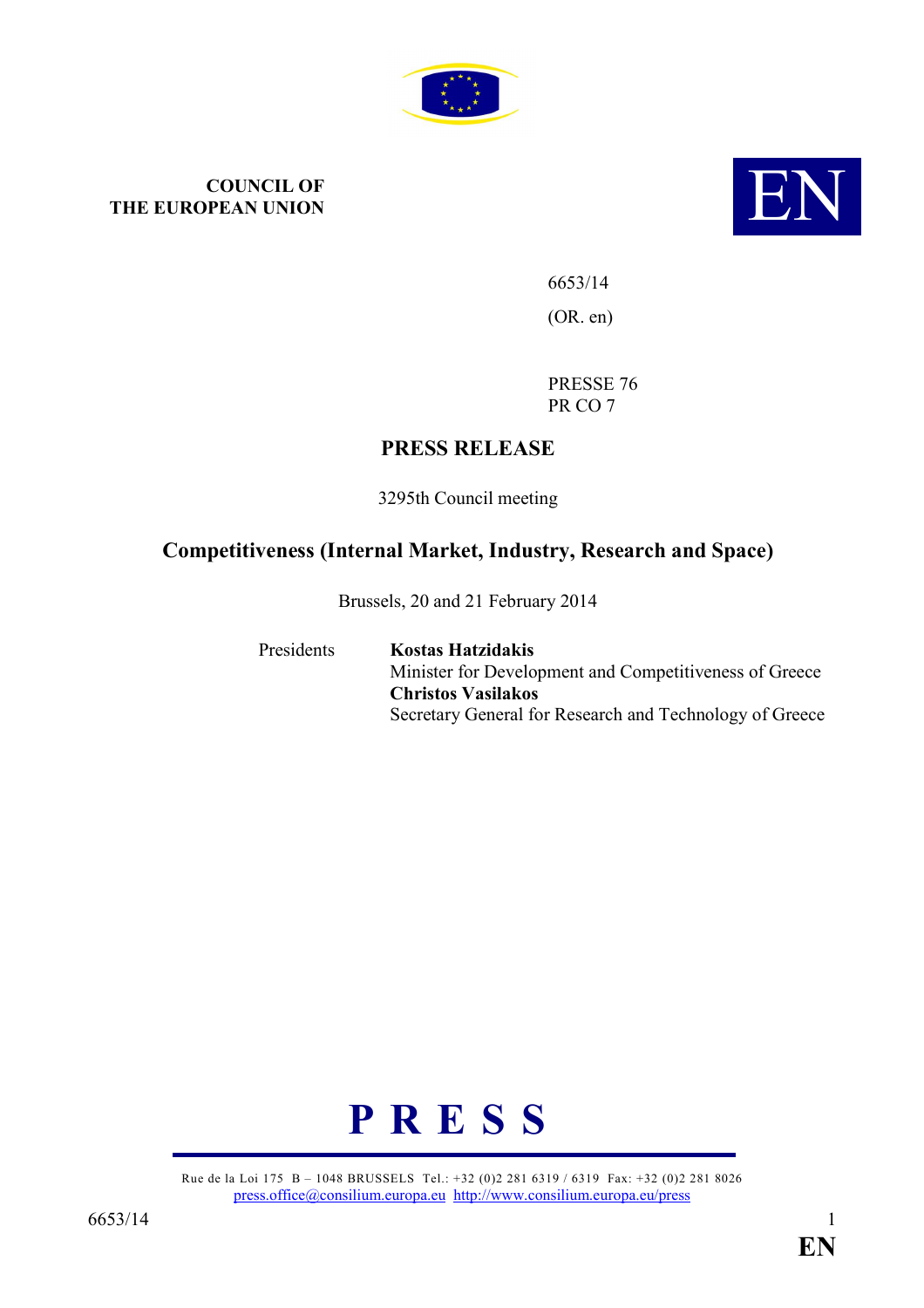# *Main results of the Council*

*Ministers held a debate on industrial competitiveness on the basis of the Commission communication "For a European Industrial Renaissance", which proposes that industrial competitiveness concerns should be systematically mainstreamed across relevant EU policy areas such as environmental, climate, energy, trade, competition and state aid and regional policies. The outcome of the debate will feed into discussions on industrial competitiveness to take place at the next EU summit on 20 and 21 March.* 

*Ministers also held debates on the Commission's Annual Growth Survey (AGS) for 2014 on policies under the remit of the Competitiveness Council. The AGS is the starting point for the European Semester, which involves simultaneous monitoring of the member states' fiscal, economic and employment policies during a six-month period every year.* 

*Following the first report on the progress towards the implementation of the European Research Area (ERA), the Council adopted conclusions on key elements that will contribute to the completion of the ERA.* 

*The Council exchanged views on how to better develop the relationship between the EU and the European Space Agency (ESA).* 

*Finally, the Council took note of an agreement for the establishment of an European system for the protection of satellites and space infrastructures.*

*Without discussion, the Council adopted a directive aimed at improving the functioning of copyright collecting societies in the internal market and facilitating cross-border licensing of authors' rights in online music.* 

*It also adopted a regulation concerning the notification to the Commission of investment projects in energy infrastructure within the EU.*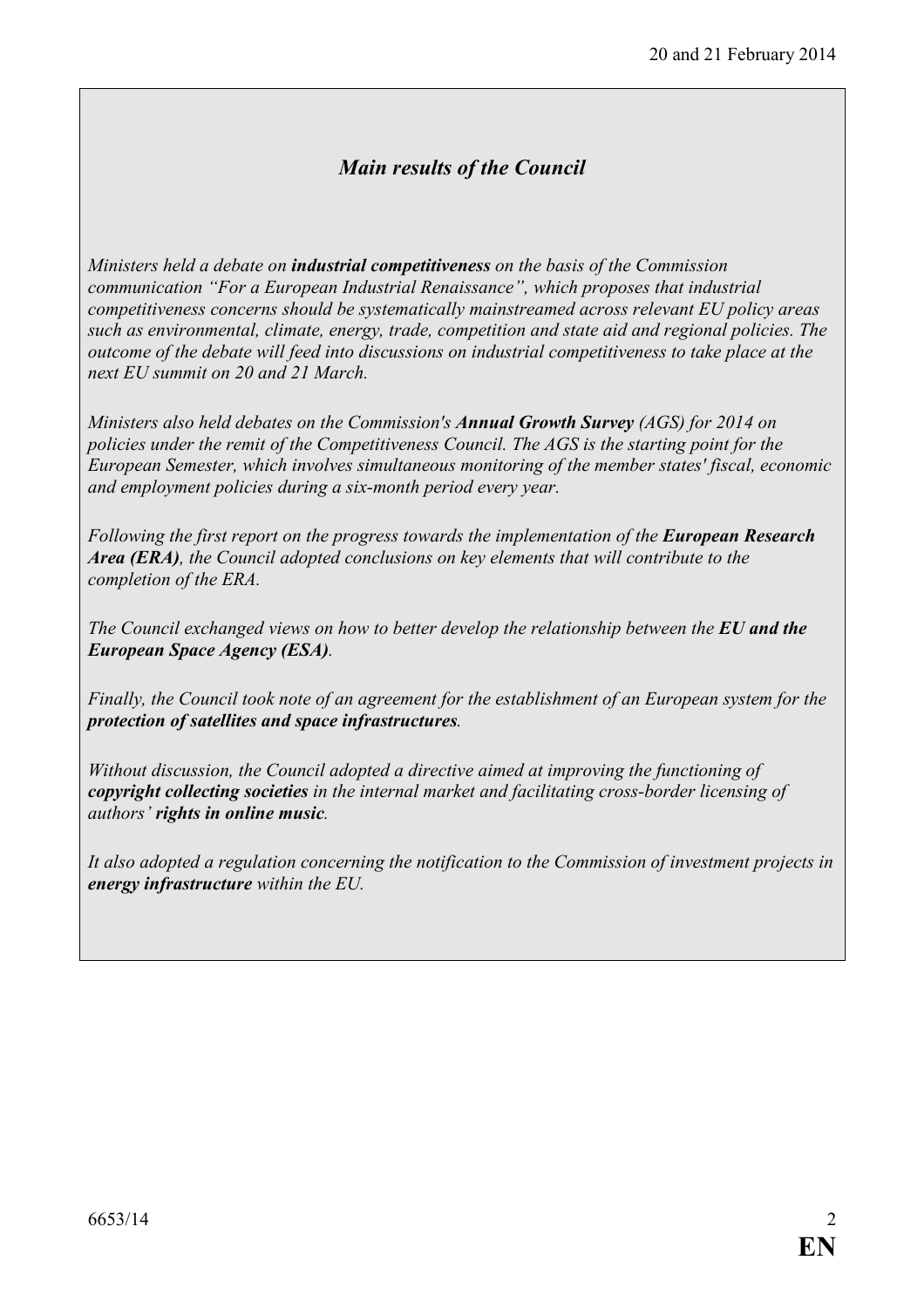# $$

| <b>ITEMS DEBATED</b> |  |  |  |
|----------------------|--|--|--|
|                      |  |  |  |
|                      |  |  |  |
|                      |  |  |  |
|                      |  |  |  |
|                      |  |  |  |
|                      |  |  |  |
|                      |  |  |  |
|                      |  |  |  |
|                      |  |  |  |
|                      |  |  |  |
|                      |  |  |  |
|                      |  |  |  |
|                      |  |  |  |
|                      |  |  |  |
|                      |  |  |  |
|                      |  |  |  |
|                      |  |  |  |
|                      |  |  |  |

<sup>&</sup>lt;sup>1</sup> • Where declarations, conclusions or resolutions have been formally adopted by the Council, this is indicated in the heading for the item concerned and the text is placed between quotation marks.

ü Documents for which references are given in the text are available on the Council's Internet site (http://www.consilium.europa.eu).

ü Acts adopted with statements for the Council minutes which may be released to the public are indicated by an asterisk; these statements are available on the Council's Internet site or may be obtained from the Press Office.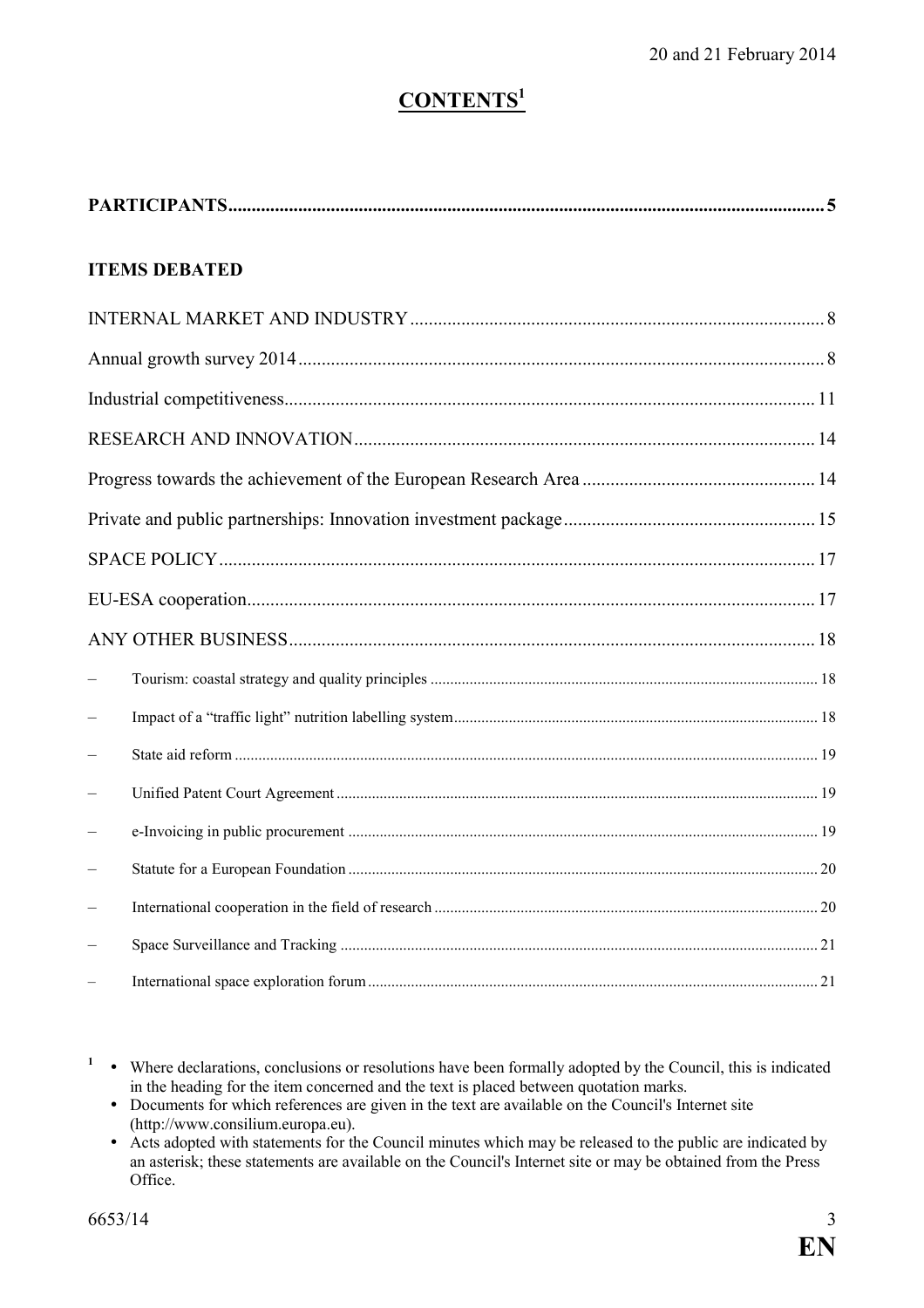# **OTHER ITEMS APPROVED**

| <b>INTERNAL MARKET</b>         |  |
|--------------------------------|--|
|                                |  |
|                                |  |
|                                |  |
| <b>INTELLECTUAL PROPERTY</b>   |  |
|                                |  |
| <b>GENERAL AFFAIRS</b>         |  |
|                                |  |
| <b>FOREIGN AFFAIRS</b>         |  |
|                                |  |
| ECONOMIC AND FINANCIAL AFFAIRS |  |
|                                |  |
| <b>TRADE POLICY</b>            |  |
|                                |  |
|                                |  |
| <b>ENERGY</b>                  |  |
|                                |  |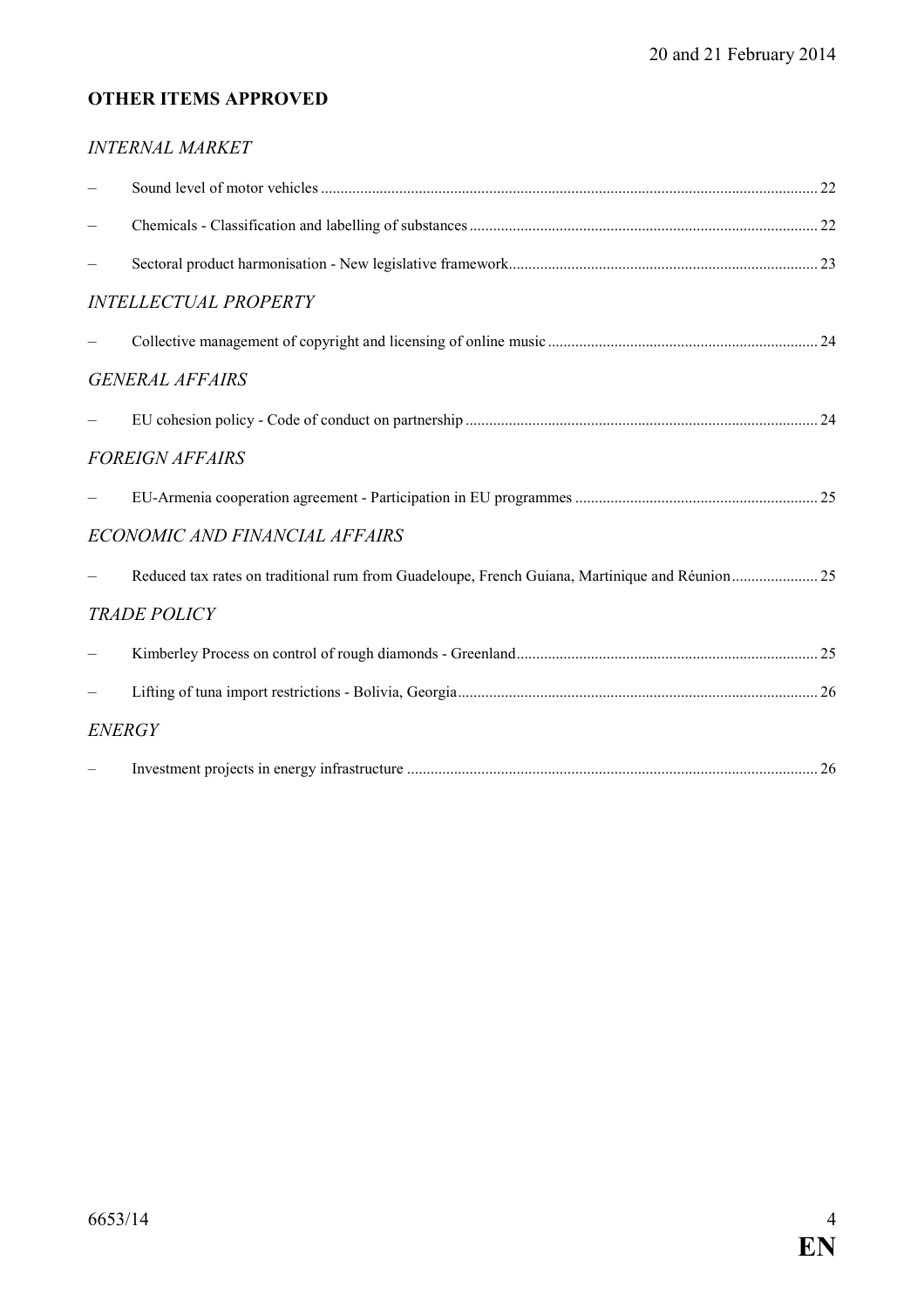# **PARTICIPATS**

**Belgium:**<br>Mr Jean-Claude MARCOURT

**Bulgaria:**

**Czech Republic:**<br>Mr Jan MLÁDEK

**Denmark:**<br>Ms Sofie CARSTEN NIELSEN

**Germany:**<br>Mr Sigmar GABRIEL

# **Estonia:**<br>Mr Juhan PARTS

**Ireland:**<br>Mr Richard BRUTON

**Greece:**<br>Mr Konstantinos HATZIDAKIS

# Spain:<br>Mr José Manuel SORIA LÓPEZ

**France:**<br>Mr Arnaud MONTEBOURG

**Croatia:**<br>Mr Ivan VRDOLJAK

Mr Jean-Claude MARCOURT Vice-President and Minister for Higher Education<br>Mr Philippe COURARD State Secretary for Social Affairs, Families and the State Secretary for Social Affairs, Families and the Disabled, with responsibility for Occupational Hazards, attached to the Minister for Social Affairs and Public Health, and State Secretary for Science Policy, attached to the Minister for Social Affairs and Public Health Mr Olivier BELLE Deputy Permanent Representative

Ms Anna YANEVA<br>
Mr Ivan KRUSTEV<br>
Deputy Minister for Education and Science<br>
Deputy Minister for Education and Science Mr Ivan KRUSTEV Deputy Minister for Education and Science<br>Ms Petia VASSILEVA Deputy Permanent Representative Deputy Permanent Representative

Minister for Industry and Trade Mr Tomas HRUDA<br>
Mr Karel DOBEŠ<br>
Deputy Minister for Transport<br>
Deputy Minister for Transport Deputy Minister for Transport

Minister for Science, Innovation and Higher Education Mr Henrik SASS LARSEN Minister for Business and Growth

Mr Sigmar GABRIEL Federal Minister for Economic Affairs and Energy<br>Mr Georg SCHÜTTE State Secretary, Federal Ministry of Education and State Secretary, Federal Ministry of Education and Research Ms Brigitte ZYPRIES Parliamentary State Secretary, Federal Ministry of Economic Affairs and Energy

Mr Juhan PARTS<br>
Minister for Economic Affairs and Communications<br>
Minister for Education and Science<br>
Minister for Education and Science Minister for Education and Science Mr Clyde KULL Deputy Permanent Representative

Mr Richard BRUTON Minister for Jobs, Enterprise and Innovation<br>Mr Seán SHERLOCK Minister of State with responsibility for Rese Minister of State with responsibility for Research and Innovation (Departments of Jobs, Enterprise and Innovation and Education and Skills)

Minister for Development and Competitiveness

Mr Christos VASILAKOS General Secretary for Research and Technology

Mr José Manuel SORIA LÓPEZ<br>
Minister for Industry, Energy and Tourism<br>
Minister for Industry, Energy and Tourism<br>
Minister for Industry, Energy and Tourism<br>
State Secretary for Research, Development Ms Carmen VELA OLMO<br>
Ms Begoña CRISTETO<br>
Ms Begoña CRISTETO<br>
Secretary General of Industry for Small and Medium Secretary General of Industry for Small and Medium Enterprises

Minister for Economic Regeneration Mr Alexis DUTERTRE Deputy Permanent Representative

Mr Ivan VRDOLJAK Minister for the Economy<br>Mr Saša ZELENIKA Deputy Minister for Scien Deputy Minister for Science, Education and Sports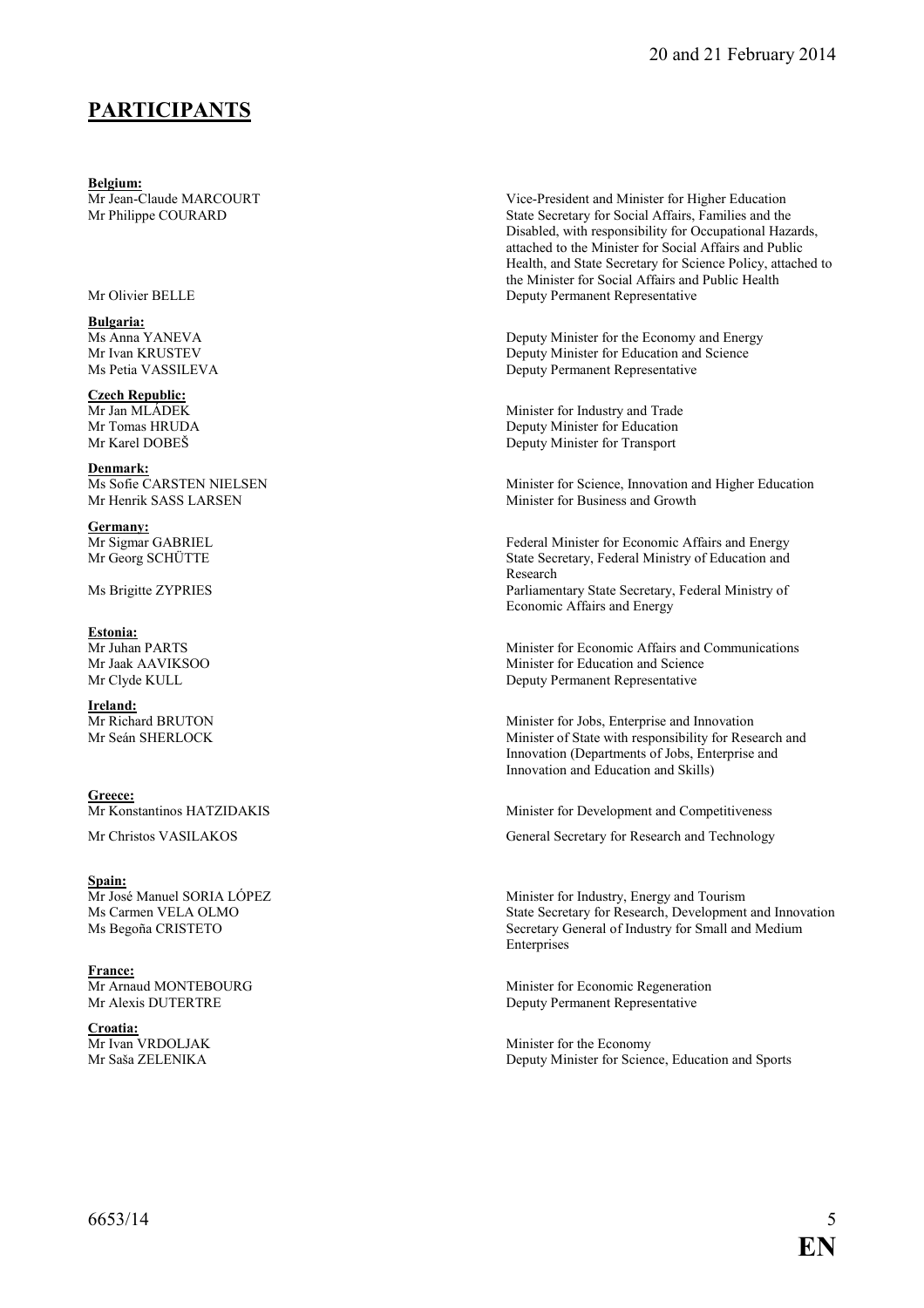**Italy:**<br>Mr Enzo MOAVERO MILANESI

**Cyprus:**<br>Mr Stelios D. HIMONAS

Ms Maria HADJITHEODOSIOU Deputy Permanent Representative **Latvia:** Mr Vjačeslavs DOMBROVSKIS Minister for the Economy

**Lithuania:**

**Luxembourg:**

**Hungary:**<br>Mr Zoltán CSÉFALVAY

**Malta:**<br>Mr Christian CARDONA

**Netherlands:**<br>Mr Henk KAMP

**Austria:**<br>Mr Reinhold MITTERLEHNER

Mr Dieter FRIZBERG

**Poland:**<br>Mr Andrzej DYCHA

**Portugal:** Mr António PIRES DE LIMA<br>
Mr Nuno CRATO Minister for Education and<br>
Minister for Education and

**Romania:**<br>Mr Andrian VOLINTIRU

**Slovenia:**

**Slovakia:**

**Finland:**

Mr Enzo MOAVERO MILANESI Minister responsible for European Affairs<br>Mr Marco PERONACI Mr Marco PERONACI Deputy Permanent Representative Deputy Permanent Representative

> Permanent Secretary, Ministry of Energy, Commerce, Industry and Tourism

Minister for Education and Science

Mr Dainius PAVALKIS<br>
Minister for Education and Science<br>
Minister for the Economy<br>
Deputy Minister for the Economy Deputy Minister for the Economy

Deputy Prime Minister and Minister for Economic Affairs, Internal Security and Defence Mr Claude MEISCH Minister for Higher Education and Research

> State Secretary for Parliamentary Affairs and Economic Strategy, Ministry of the National Economy

Mr Christian CARDONA Minister for the Economy, Investment and Small Business<br>Mr Stefan BUONTEMPO Parliamentary Secretary for Research. Innovation. Youth Parliamentary Secretary for Research, Innovation, Youth and Sport within the Ministry for Education and Employment

Mr Henk KAMP<br>Minister for Economic Affairs<br>Mr Sander DEKKER<br>State Secretary for Education Mr Sander DEKKER State Secretary for Education, Culture and Science<br>Mr Wepke KINGMA Deputy Permanent Representative Deputy Permanent Representative

> Federal Minister for Economic Affairs, the Family and Youth<br>Counsellor (Mertens)

Mr Andrzej DYCHA Deputy State Secretary, Ministry of the Economy<br>
Mme Lena KOLARSKA - BOBIŃSKA Minister for Science and Higher Education Minister for Science and Higher Education

Minister for Education and Science

Mr Andrian VOLINTIRU State Secretary, Ministry of the Economy<br>Mr Tudor PRISECARU State Secretary. Ministry of National Educ State Secretary, Ministry of National Education

State Secretary at the Ministry of Economic Development and Technology Ms Metka IPAVIC Deputy Permanent Representative

Mr Pavol PAVLIS<br>
Mr Alexander MICOVČIN State Secretary at the Ministry of the Economy<br>
Deputy Permanent Representative Deputy Permanent Representative

State Secretary, Ministry of Employment and the Economy Mr Timo KOPRIJÄRVI State Secretary, Ministry of Employment and the Economy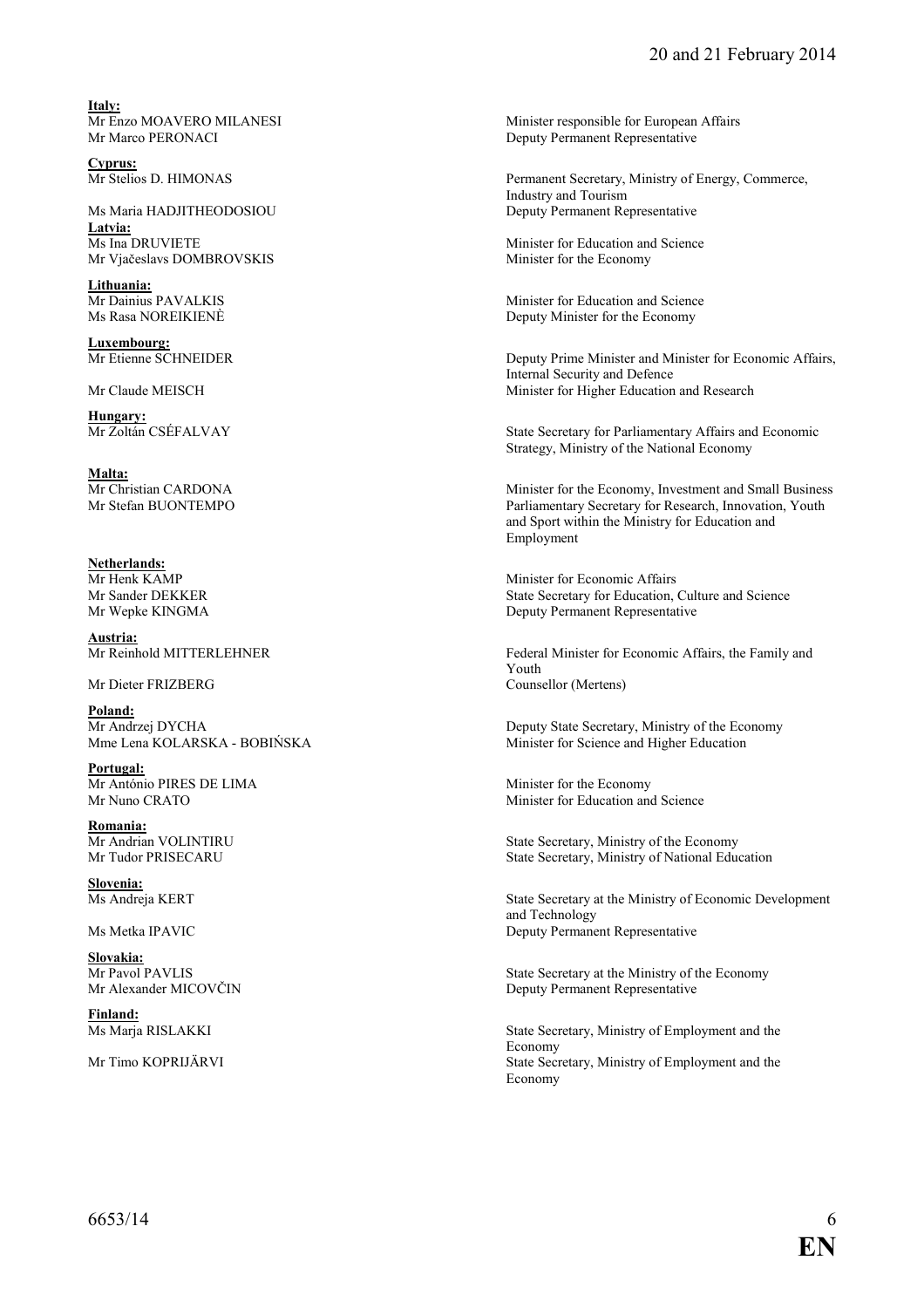**Sweden:**<br>Ms Annie LÖÖF

**United Kingdom:**

Ms Annie LÖÖF Minister for Enterprise and Regional Affairs<br>Mr Peter HONETH State Secretary responsible for higher educat State Secretary responsible for higher education and research, Ministry of Education

Minister of State for Trade and Investment, Foreign and Commonwealth Office and Department for Business, Innovation and Skills Mr David WILLETTS Minister of State for Universities and Science, Department for Business, Innovation and Skills

#### **Commission:**

Mr Joaquin ALMUNIA<br>
Mr Antonio TAJANI<br>
Vice-President Vice-President Mr Antonio TAJANI Vice-President and Mr Antonio TAJANI Vice-President and Mr Antonio TAJANI Vice-Pre Mr Michel BARNIER Member<br>
Ms Máire GEOGHEGAN-OUINN Member<br>
Member Ms Máire GEOGHEGAN-QUINN Member Mr Tonio BORG Member<br>
Ms Maria DAMANAKI Member<br>
Member Ms Maria DAMANAKI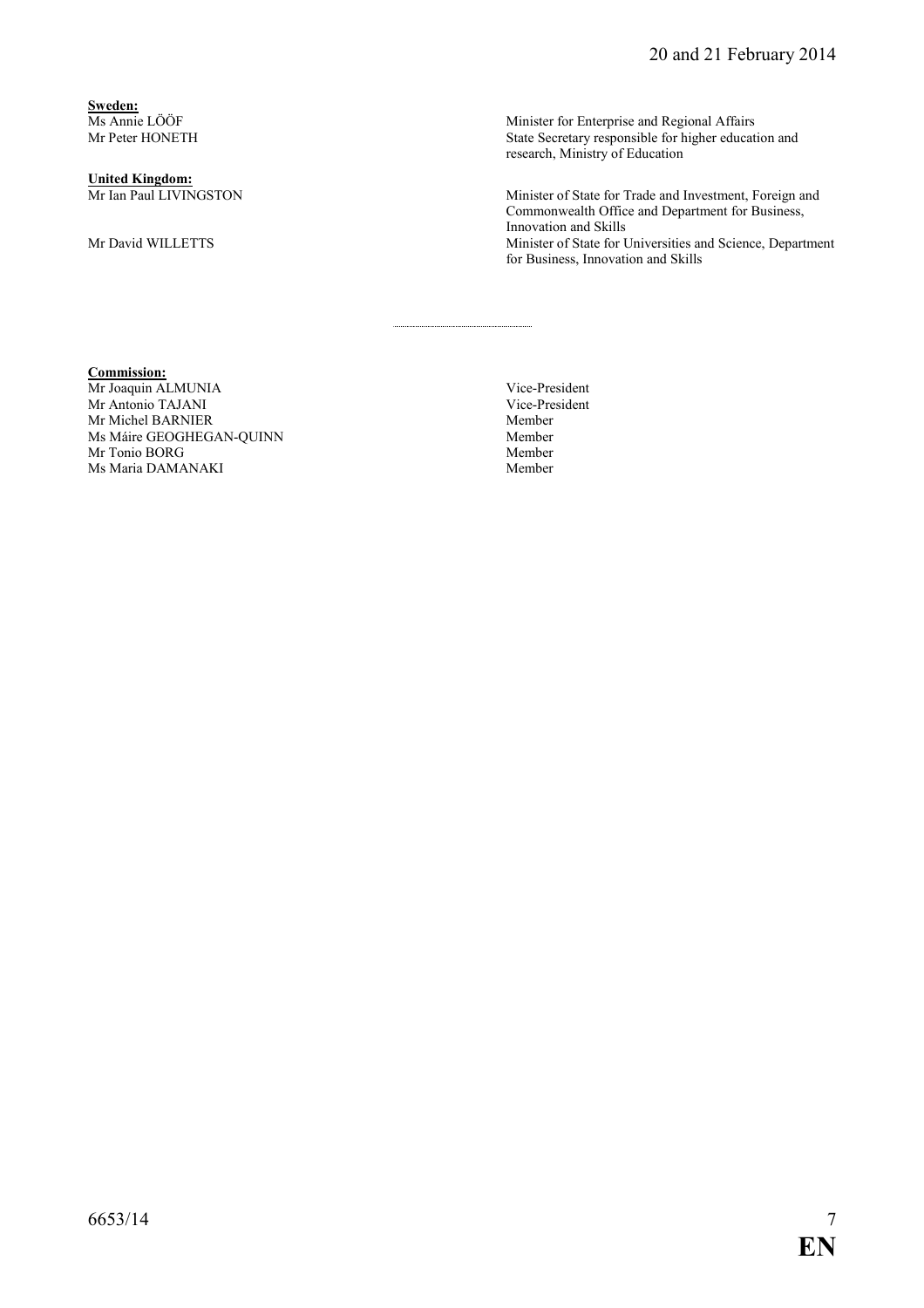#### **ITEMS DEBATED**

#### **INTERNAL MARKET AND INDUSTRY**

#### **Annual growth survey 2014**

Ministers held debates on the Annual Growth Survey 2014, as a part of relevant Council deliberations in preparation for the spring European Council on 20 and 21 March.

On 13 November 2013, the Commission published its [Annual Growth Survey for 2014](http://ec.europa.eu/europe2020/pdf/2014/ags2014_en.pdf), which is an analysis of progress on the Europe 2020 targets for the creation of economic growth and jobs.

In order to encourage growth and competitiveness, the communication recommends that EU and national efforts should continue to focus on the following five priorities:

- Pursuing growth-friendly fiscal consolidation;
- Restoring normal lending to the economy;
- Promoting growth and competitiveness:
- Tackling unemployment and the social consequences of the crisis; and
- Modernising public administrations.

The debates focused on the measures that, under the remit of the Competitiveness Council, can improve economic performance and create added value in both the short and long term.

As regards *internal market aspects*, the importance of the Annual Growth Survey was largely recognised together with a clear message concerning the need to pursue internal market integration with the aim of creating growth and jobs. All member states reiterated their interest in bolstering the "Services Directive" and stressed the need for its ambitious implementation.

National reforms remain high on national policy agendas and thus the Commission work programme was welcome. Member states reported on current reforms, indicating priority services sectors, such as business services, trade, construction and professional services and considered that transparency, mutual evaluation and the exchange of best practices were the right tools for that purpose.

Several delegations also indicated that further work towards lifting barriers to the movement of services and products should be promoted in order to enhance the international competitiveness of the EU.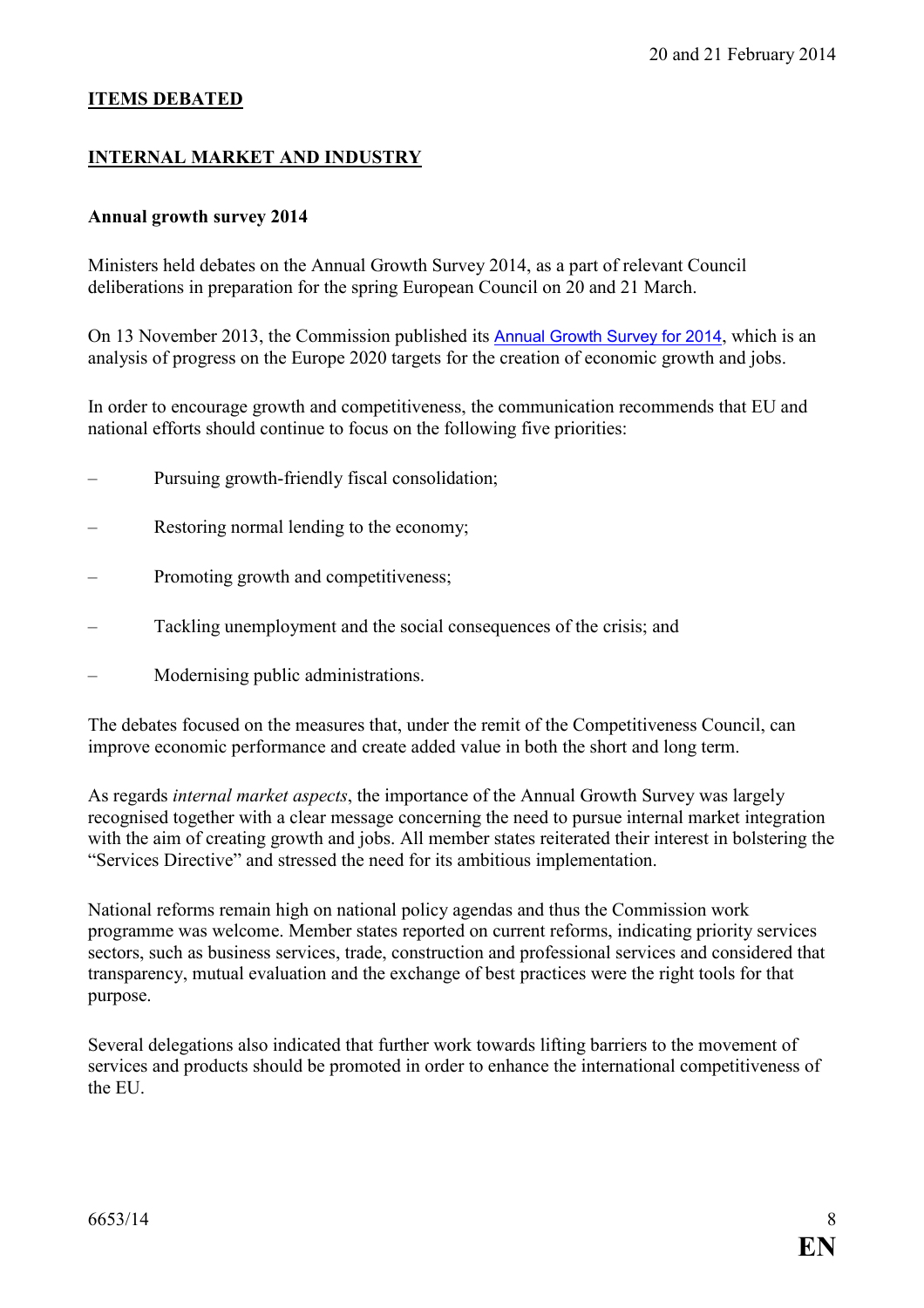Many emphasised the need to work closely in partnership with the Commission so as to be able to reap the full economic benefits of the implementation of national reform programmes.

As regards *research and innovation aspects*, the debate showed that a wide range of policy initiatives are being undertaken in the member states under the national reform programmes, with a particular focus on actions aimed at enhancing innovation potential, improving knowledge transfer and strengthening the links between research and economic growth.

The majority of delegations outlined the need to keep investments in research and innovation at an appropriate level as this will contribute to the alleviation of societal problems and will also lead to the creation of growth and jobs.

The development of strategies for smart specialisation was cited as a fundamental source of progress in innovation, particularly by linking national and regional priorities with EU policy objectives.

Many drew attention to a number of areas hindering Europe's ability to translate research progress into innovative goods and services, pointing out that the main reasons for this commercialisation gap are: difficulties in accessing finance, market barriers and excessive red tape.

European research and innovation are held back by fragmentation and inadequate framework conditions, in particular the inability to translate research progress and results into innovative goods and services so as to enhance growth.

Accelerating the modernisation of national research systems in line with the objectives of the European Research Area was identified as a priority.

The debate highlighted the importance of mobilising all the available funding opportunities presented in Horizon 2020, COSME and the Structural Funds so as to supplement funding from national sources, and therefore the need to maximise synergies at national and EU levels.

Finally, the Council noted the benefits of innovation in other areas, including the creation of clusters for innovation, pre-commercial public procurement, participation in pan-European infrastructures, venture capital, and the framework of state aids for research and development.

\* \* \*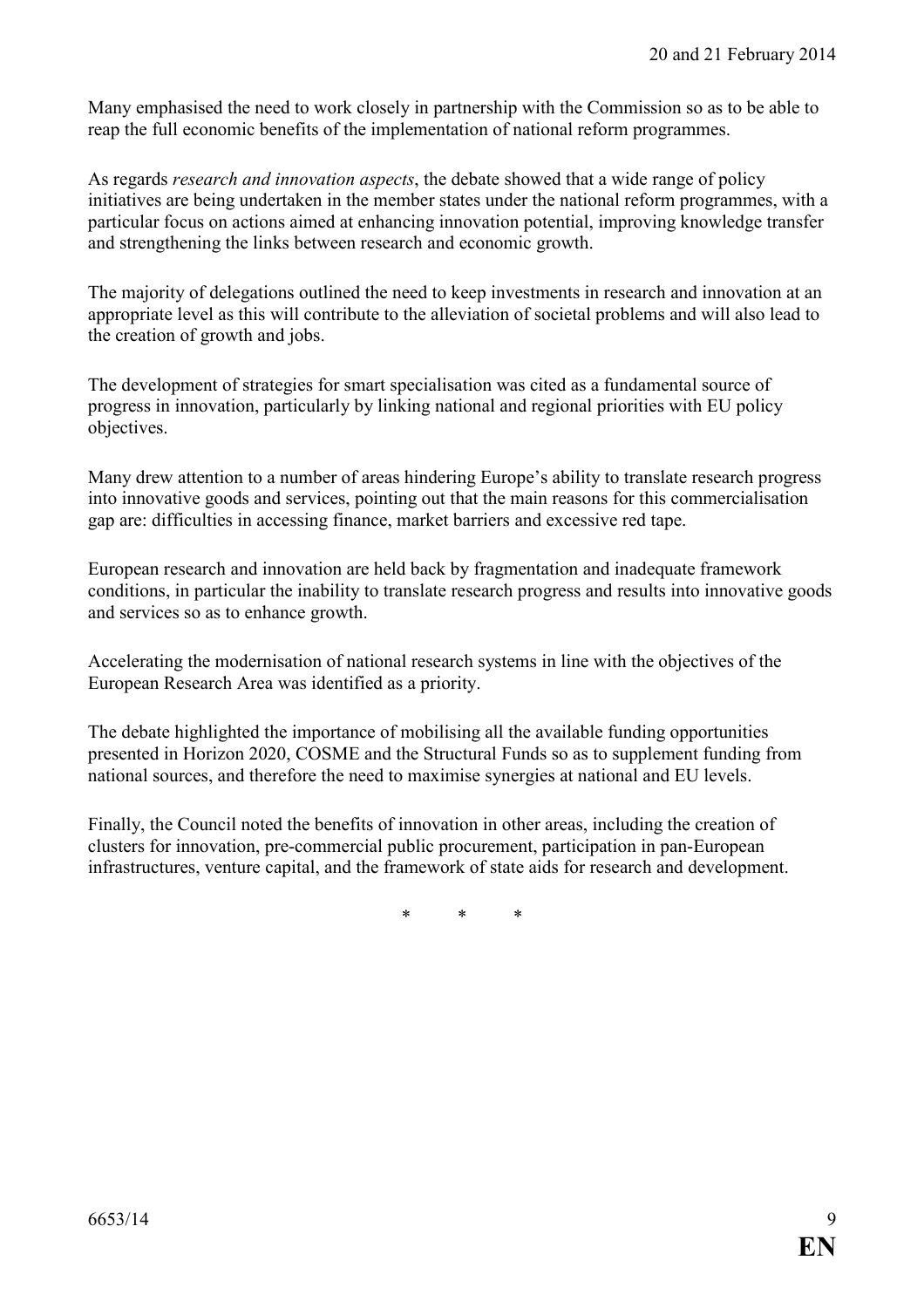The Annual Growth Survey launches the European Semester.

The European Semester forms part of a new governance architecture that was approved by the member states in 2010. It is a six-month period every year during which the member states' budgetary and structural policies are reviewed to detect any inconsistencies and emerging imbalances. The aim is to reinforce coordination while major budgetary decisions are still under preparation.

In the monitoring cycle, the European Council each March identifies the main economic challenges facing the EU and give strategic advice on policies. Taking this guidance into account, the member states present their medium-term budgetary strategies in their stability and convergence programs. At the same time, they draw up national reform programmes setting out the action to be taken to strengthen their policies in several areas.

Together with the Annual Growth Survey, the Commission presented the second [Single Market](http://ec.europa.eu/europe2020/pdf/2014/smr2014_en.pdf)  [integration report](http://ec.europa.eu/europe2020/pdf/2014/smr2014_en.pdf), aimed at monitoring the functioning of the single market within the European Semester process. The report presents an analysis of the state of single market integration in five sectors with the highest growth potential: services, financial services, energy, transport and digital markets. Some of these issues were the subject of Council conclusions adopted last December *([16443/13](http://register.consilium.europa.eu/pdf/en/13/st16/st16443.en13.pdf)).*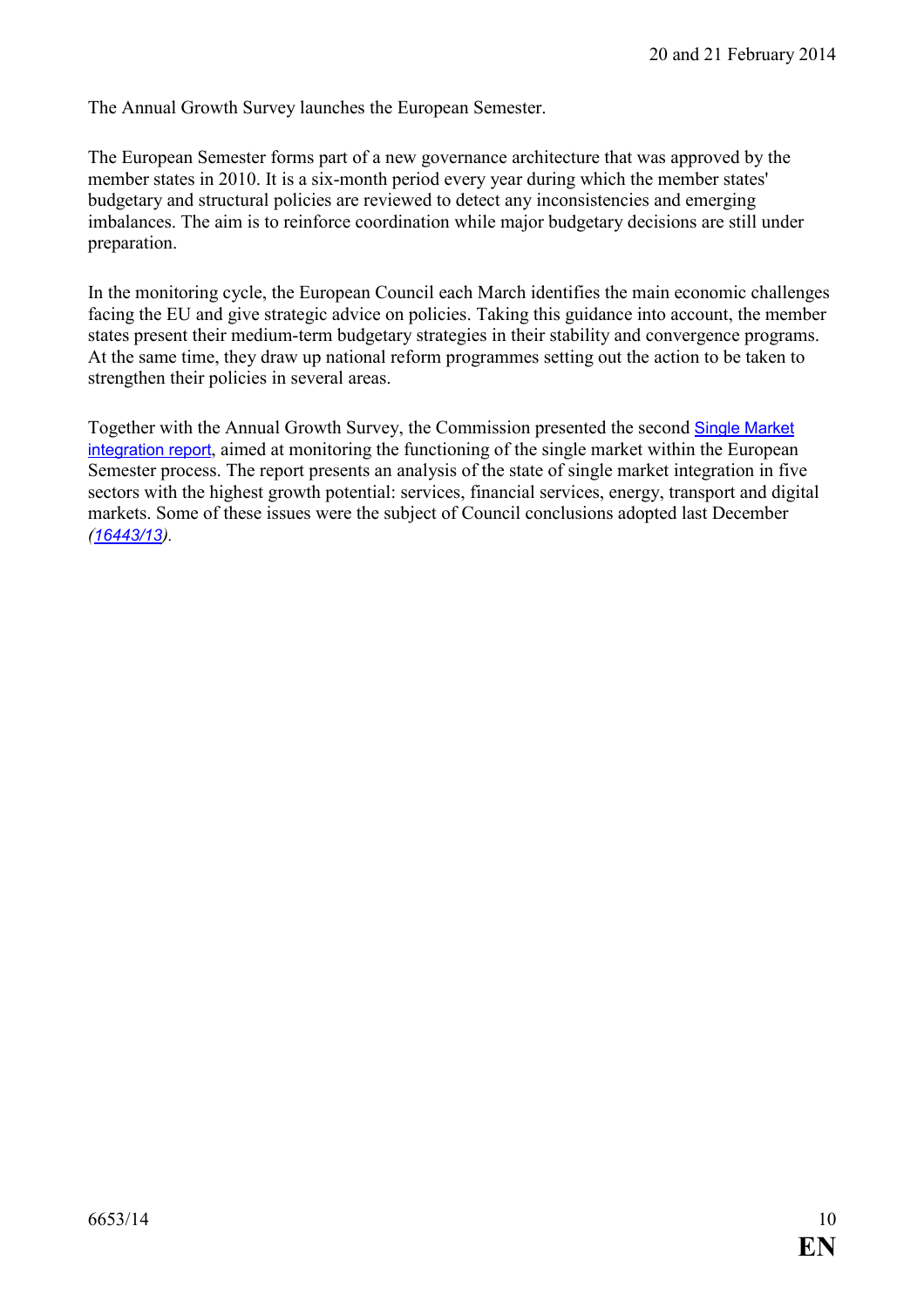#### **Industrial competitiveness**

Ministers held a policy debate on fostering industrial competitiveness following a presentation by the Commission of the communication ["For a European industrial renaissance](http://ec.europa.eu/enterprise/initiatives/mission-growth/index_en.htm)*"*. They also heard presentations on three other recent Commission communications in fields relevant to industrial competitiveness and economy recovery:

- "A vision for the internal market for industrial products" (*[5742/14](http://register.consilium.europa.eu/pdf/en/14/st05/st05742.en14.pdf)*)
- "Energy prices and costs in Europe" (*[5599/1/14 REV 1](http://register.consilium.europa.eu/pdf/en/14/st05/st05599-re01.en14.pdf)*)
- "A policy framework for climate and energy in the period from 2020 to 2030" (*[5644/14](http://register.consilium.europa.eu/pdf/en/14/st05/st05644.en14.pdf)*)

The Presidency, considering that industrial competitiveness is likely to figure prominently on the agenda of the Spring European Council on 20 and 21 March, put forward three questions for ministers to discuss in order to define priority actions to improve industrial competitiveness in Europe during the next five years (*[5810/14](http://register.consilium.europa.eu/pdf/en/14/st05/st05810.en14.pdf)*).

Member States in general supported the targets and priorities of the Communication, highlighting the pre-eminent importance of industry for economic growth and focusing on implementing the initiatives proposed by the Commission.

A broad consensus emerged on the importance of intensifying the mainstreaming of industrial competitiveness in other policy areas. The importance of coordinating different European policies was also emphasised. In this context, the need to strengthen the horizontal role of the Competitiveness Council was reiterated.

Energy prices and the need for a single energy market were highlighted as important elements affecting industrial competitiveness. Several Member States mentioned the need for a more balanced approach between the EU's industrial, energy and climate policies.

The uninterrupted supply of raw materials at affordable prices was also said to be critical to the competitiveness of European industry.

Member States were in favour of streamlining all relevant funds, including Structural Funds, in order to stimulate investment and innovation. In this context, they highlighted the important contribution of smart specialisation in enhancing the specific innovation-related growth potential of the European regions.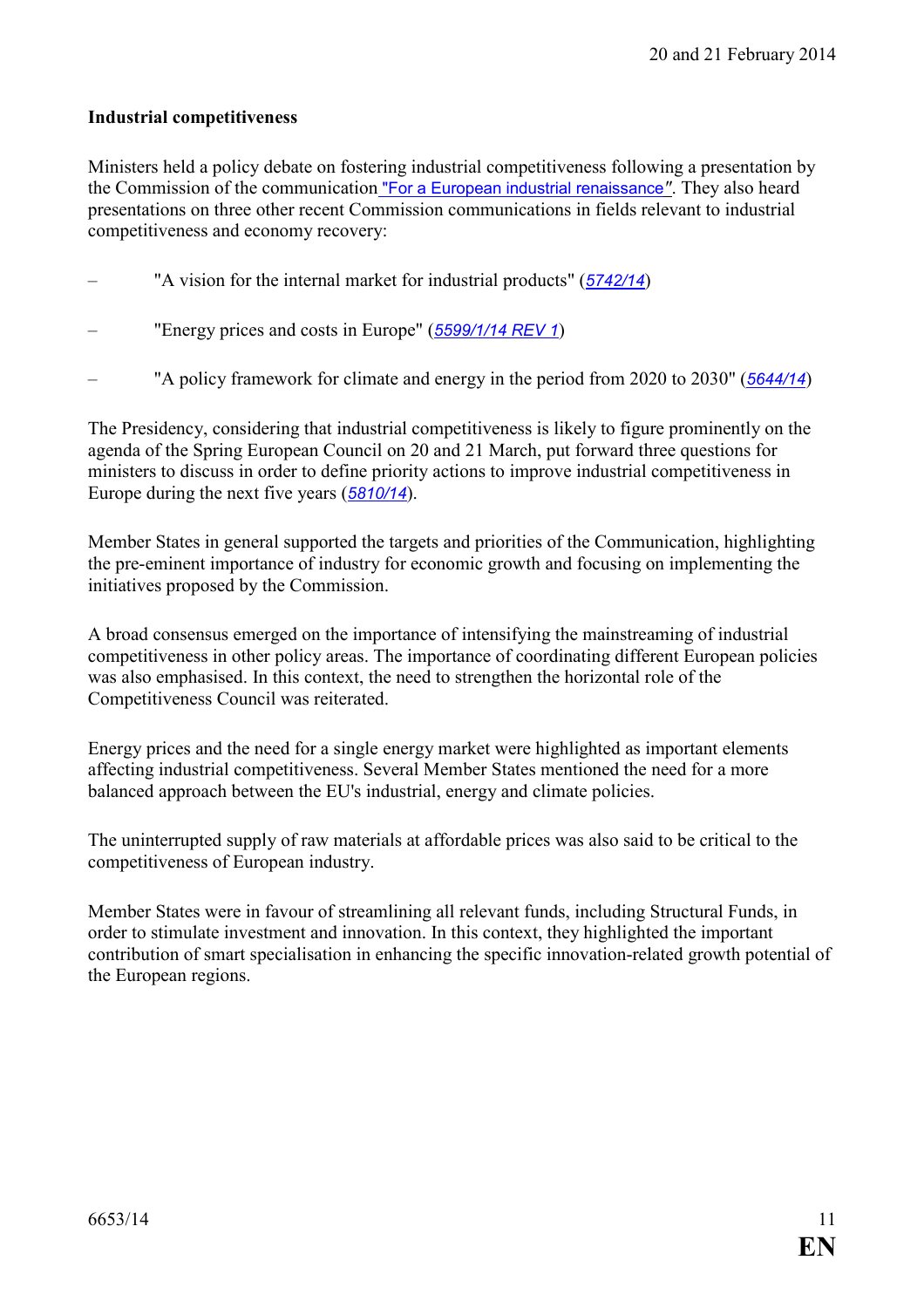Greater support for SMEs with an emphasis on improving the regulatory environment and their access to finance, as well as ensuring a well-functioning internal market, were said to be critical for a European industrial policy that could deliver on growth and job creation.

Several Member States mentioned the need for a harmonised approach to industrial challenges by focusing mainly on creating the right framework conditions for all industrial sectors.

Finally, the role of clusters in creating favourable conditions for innovative SMEs and the development of a digital single market were also mentioned.

In its communication for a European industrial renaissance, the Commission calls on member states to recognise the central importance of industry for boosting competitiveness and sustainable growth in Europe and for a systematic consideration of competitiveness concerns across all policy areas.

It also calls for the endorsement of the reindustrialisation efforts in line with the Commission's aspiration of raising the contribution of industry to GDP to as much as 20 % by 2020.

To that end, it considers that the following priorities should be pursued to support the competitiveness of European industry:

- to deepen the mainstreaming of industrial competitiveness in other policy areas;
- to maximise the potential of the internal market for products, capitals and services;
- to implement the instruments of regional development with national and EU instruments in support of innovation, skills and entrepreneurship;
- to encourage investment and facilitate businesses' access to critical inputs, such as energy and raw materials, at affordable prices; and
- to facilitate the integration of EU firms in global markets.

Last December, the Council adopted conclusions on industrial policy *([17202/13](http://register.consilium.europa.eu/pdf/en/13/st17/st17202.en13.pdf))*. The conclusions put forward recommendations on a broad range of issues affecting industrial competitiveness such as innovation, measures to facilitate access to finance, improved market conditions (internal market, third country markets, energy markets, including a level-playing field vis-à-vis third country energy producers and access to raw materials) and human capital.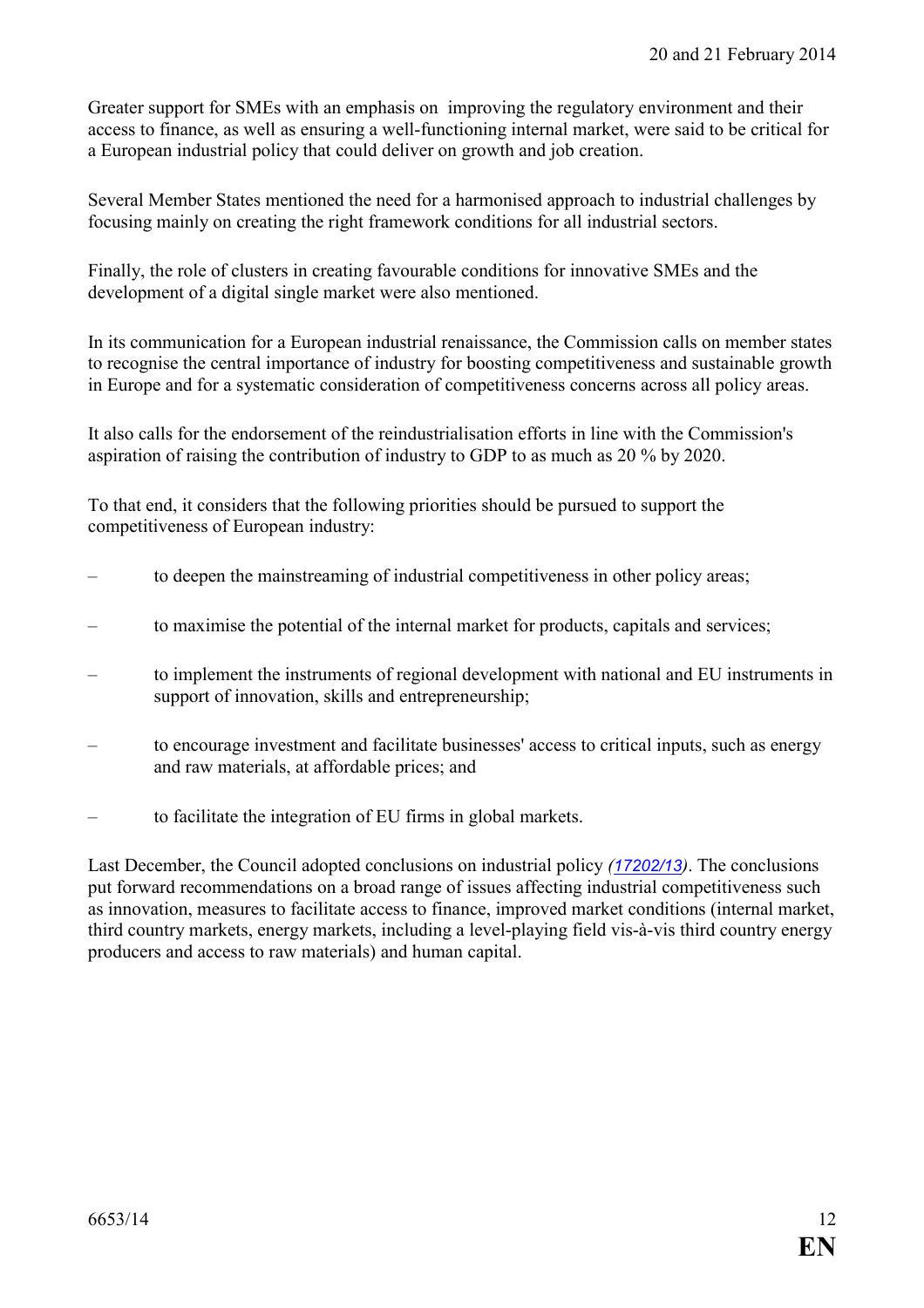#### *Euro-Mediterranean industrial cooperation*

Ministers took stock of the outcome of the 9th ministerial meeting of the Union for the Mediterranean on industrial cooperation, held in Brussels on 19 February.

Industrial cooperation under the [Euro-Mediterranean partnership](http://eeas.europa.eu/euromed/index_en.htm) is helping to create an area of shared prosperity between the EU and Mediterranean partner countries. EU and Mediterranean industry ministers meet every 2 years to take stock of progress, decide on future priorities and adopt a 2-year work programme. On 11 and 12 May 2011, industry ministers met for the eighth time in Malta and adopted a [work programme for 2011-2012.](http://ec.europa.eu/enterprise/policies/international/files/work-programme-2011-2012_en.pdf) 

*<http://ufmsecretariat.org/ufm-ministerial-meeting-on-euro-mediterranean-industrial-cooperation/>*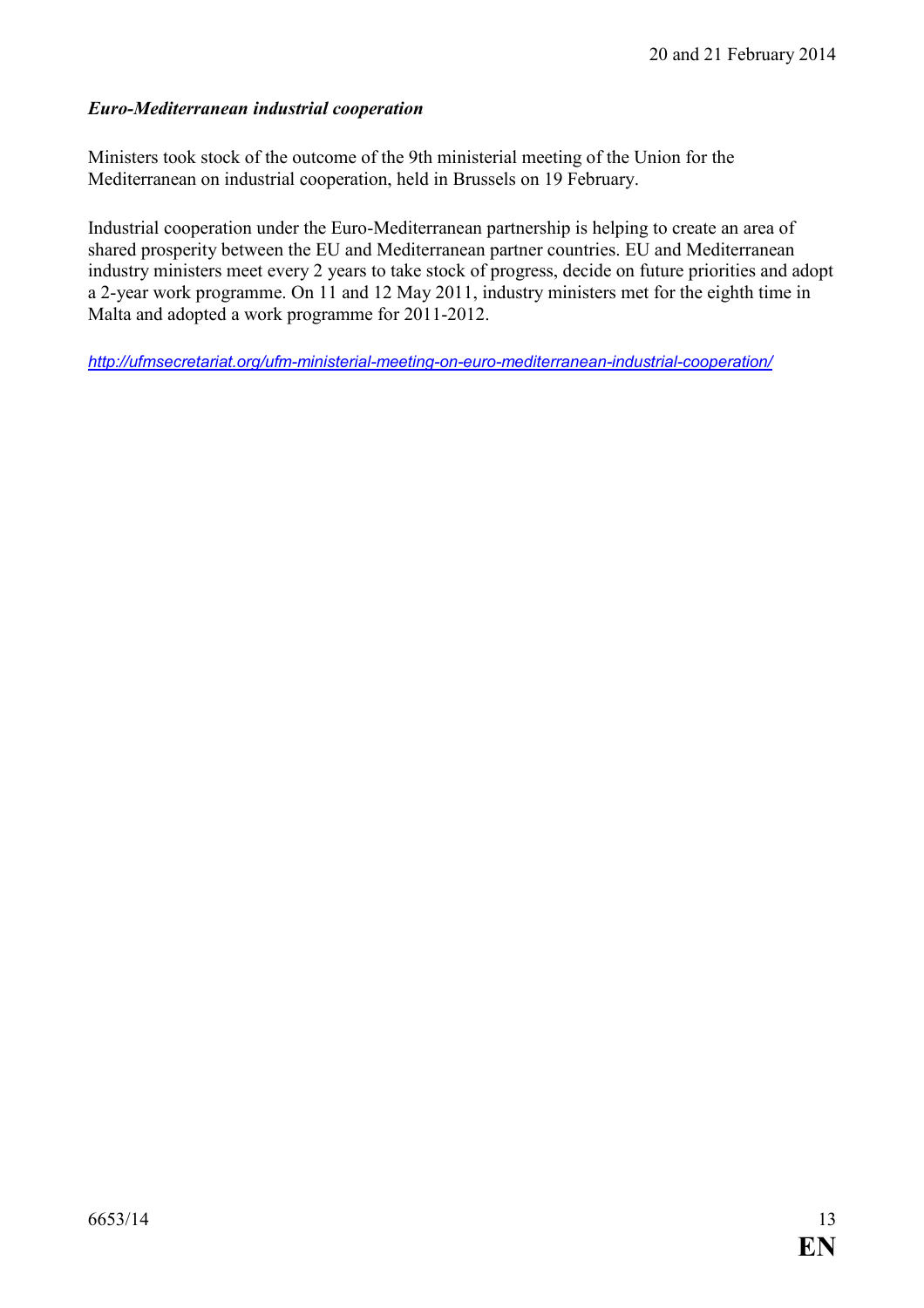#### **RESEARCH AND INNOVATION**

#### **Progress towards the achievement of the European Research Area**

The Council adopted conclusions on the progress made towards the realisation of the European Research Area (ERA) (*[6353/14](http://register.consilium.europa.eu/pdf/en/14/st06/st06353.en14.pdf)*).

The conclusions address a number of specific issues to be taken into account in developing the ERA in order to achieve a genuine single market for knowledge, research and innovation.

The ERA is expected to reinforce excellence for research across Europe, thereby increasing Europe's global competitiveness and its capability to tackle major societal challenges successfully.

The conclusions also refer to the first ERA progress report, issued by the Commission on 20 September 2013 (*[13812/13](http://register.consilium.europa.eu/pdf/en/13/st13/st13812.en13.pdf)*). The report shows that much has already been achieved towards the construction of the ERA and gives indications of possible areas for future action.

The following priorities were identified for achieving a reinforced ERA partnership for excellence and growth:

- More effective national research systems
- Optimal transnational cooperation and competition
- An open labour market for researchers
- Gender equality and gender mainstreaming in research
- Optimal circulation, access to and transfer of scientific knowledge.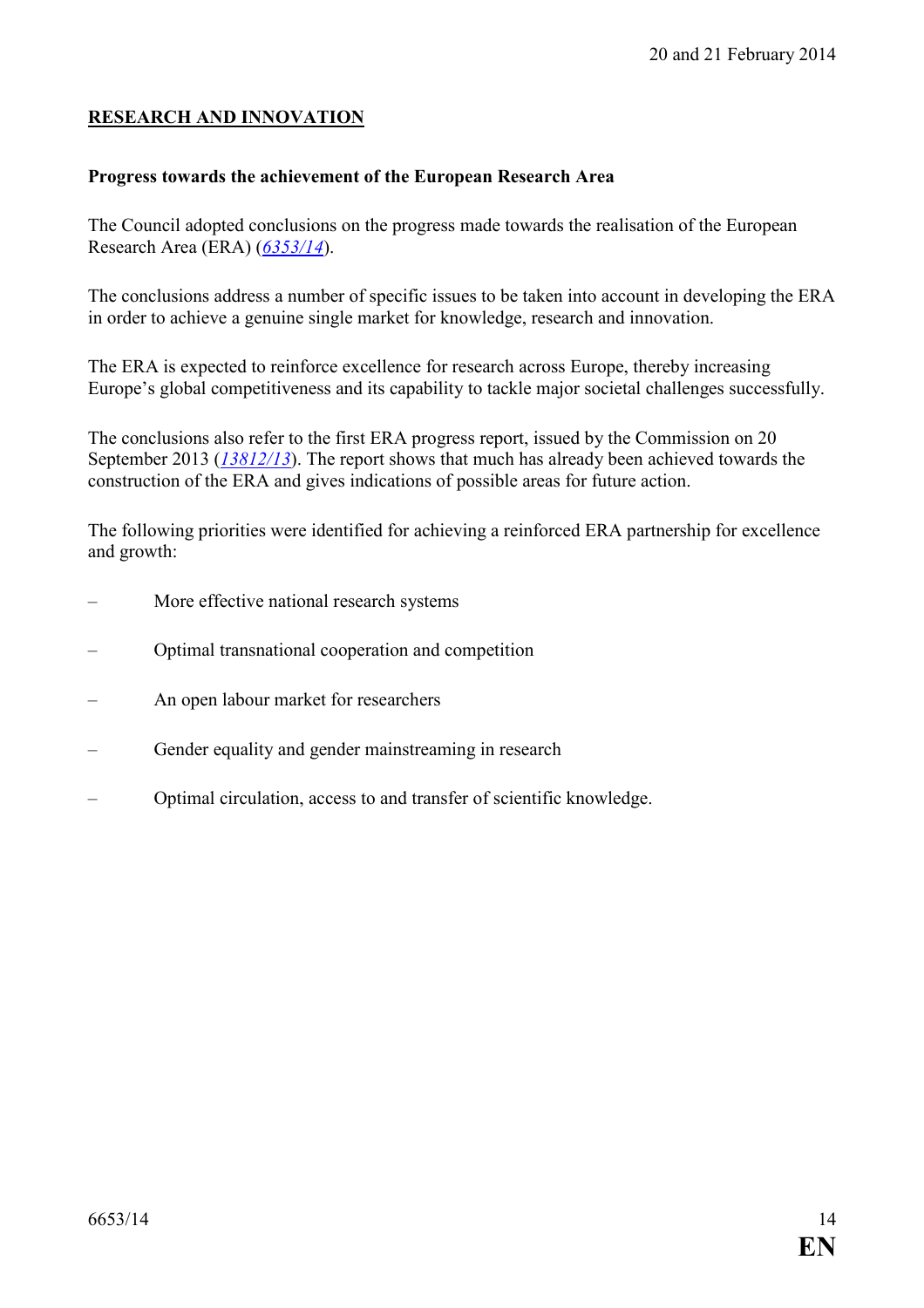#### **Private and public partnerships: Innovation investment package**

The Council took note of information provided by the Presidency on the progress of ongoing negotiations with a view to launching private and public partnerships for research and innovation.

A last round of negotiations between the Hellenic Presidency and European Parliament representatives took place on 19 February, where both parties undertook to take the work forward in order to finalise the legislative process as soon as possible.

A new generation of public and private partnerships will implement major elements of the Innovation Union strategy to stimulate the creation of growth and jobs. These partnerships will allow large-scale, long-term innovation activities to be carried out under the umbrella of Horizon 2020.

The "Innovation Investment Package" consists of nine proposals, four of which come under article 185 of the EU treaty and five under article 187 of the EU treaty.

- The article 185 initiatives include the following four areas, where research and innovation efforts will be focused:
	- the European and Developing Countries Clinical Trials Partnership 2 (EDCTP2), which will be looking at new or improved medical interventions against povertyrelated diseases for the benefit of and in partnership with developing countries, in particular sub-Saharan African countries;
	- the Active and Assisted Living Joint Programme (AAL) will enhance the availability of information and communication technology-based products and services for active and healthy ageing;
	- the European Metrology Programme for Innovation and Research (EMPIR) will address the challenges faced by the European Metrology Research System and will maximise the benefits of improved measurement solutions for Europe;
	- the Eurostars 2 Joint Programme will promote market-oriented transnational research activities for research and development performing small and medium-sized enterprises (SMEs).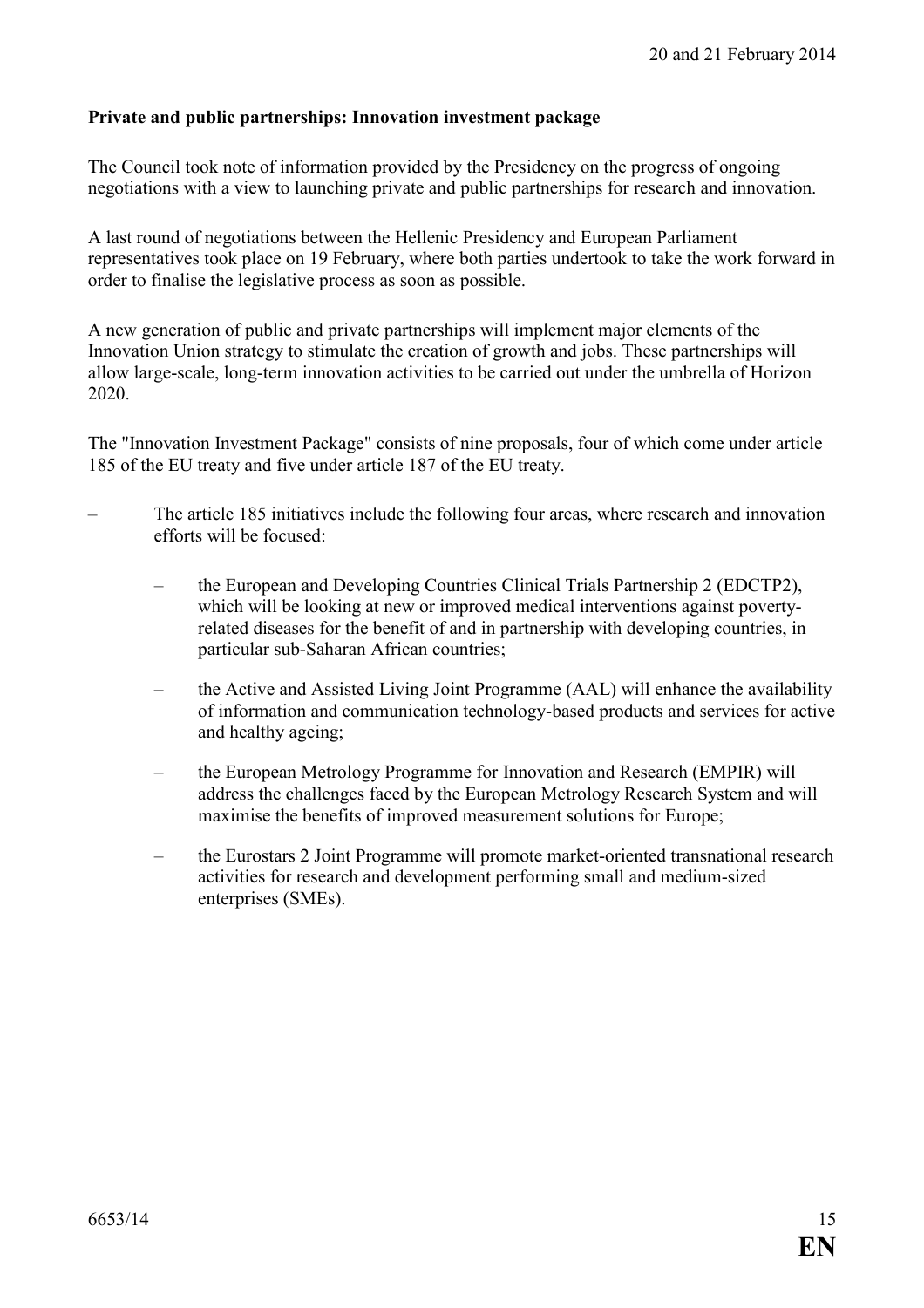- The proposals for Joint Technology Initiatives, or public-private partnerships, under article 187 are the following:
	- the Bio-Based Industries Joint Undertaking will support bio-based industries and will focus on three main streams of activities: feedstock, biorefineries and markets;
	- the Clean Sky 2 Joint Undertaking for aeronautical research will integrate the technological advancements of CleanSky 1 into a large-scale, in-flight demonstration of novel vehicle configurations. It will develop and demonstrate new breakthrough technologies to cut aircraft emissions and noise, and secure the future international competitiveness of the European aviation industry;
	- the ECSEL Joint Undertaking will aim at strengthening competitiveness in micro and nanotechnologies and smart embedded components and systems;
	- the Fuel Cells and Hydrogen 2 Joint Undertaking will continue to develop a portfolio of clean, efficient and affordable fuel cells and hydrogen technologies to the point of market introduction and help secure the future international competitiveness of this strategically important sector in Europe;
	- the Innovative Medicines Initiative 2 Joint Undertaking's objective is to improve the drug development process by supporting more efficient research and development cooperation among academia, small and medium enterprises and the biopharmaceutical industry, in order to deliver better and safer medicines for patients.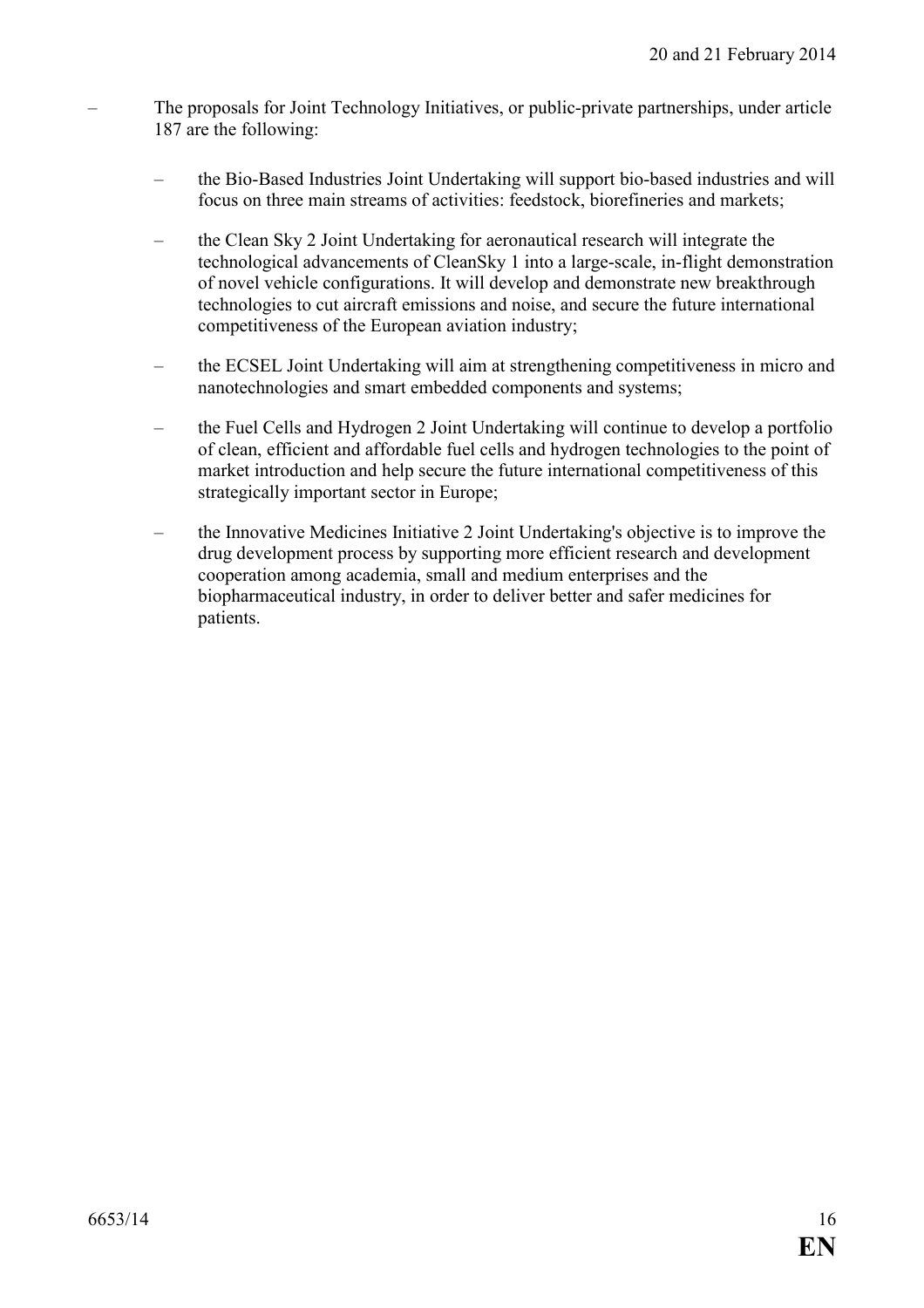# **SPACE POLICY**

#### **EU-ESA cooperation**

Following a presentation by the Commission of a progress report on relations between the EU and the European Space Agency (ESA) *([5978/14](http://register.consilium.europa.eu/pdf/en/14/st05/st05978.en14.pdf))*, the Council examined ways to improve cooperation between the organisations to prepare to face forthcoming challenges in space policy projects.

The Presidency announced its intention to draft Council conclusions on the subject, based on the discussions and the Commission progress report, with a view to submitting them for adoption at the Competitiveness Council in May.

Member states pointed out that enhanced cooperation with the ESA could contribute towards stimulating further growth through space systems, technologies and services.

Several delegations pointed out that some of the scenarios presented in the Commission's progress report, or in combination with other elements, could lead to more efficient cooperation. Some delegations, however, expressed the need for further cost-benefit analysis.

All delegations were of the view that the experience in the management of EU space programmes (GNSS/Galileo and Copernicus) will have to be taken into account in order to prepare the ground for a more forward-looking vision.

The [EU-ESA framework agreement,](http://new.eur-lex.europa.eu/resource.html?uri=cellar:742587dd-44f3-4527-be91-a2eab676330f.0008.02/DOC_2&format=PDF) signed in May 2004 and renewed until 2016, provides a common basis for efficient and mutually beneficial cooperation, as well as the legal basis for programmatic cooperation between the EU and the ESA, including the ESA's role in delivering EU space programmes.

The Council conclusions of 31 May 2011 *[\(10901/11\)](http://register.consilium.europa.eu/pdf/en/11/st10/st10901.en11.pdf)* recalled "that the European space policy governance is based on three main actors, the EU, ESA and their respective member states, and underlined that the Union's enhanced role in European space policy goes hand in hand with increased interaction among these three actors based on the complementarity of their roles and responsibilities". The conclusions also welcomed the Commission's commitment to further developing the EU-ESA relationship avoiding any unnecessary duplication of activities and improving their complementarity of efforts.

Moreover, conclusions adopted by the Council on 18 February 2013 *([6571/13\)](http://register.consilium.europa.eu/pdf/en/13/st06/st06571.en13.pdf)* recognised that there may be a need to review and enhance the functioning of the relationship between the EU and ESA in view of the changes in the political context, the increasing role of the EU in the space domain, competitiveness challenges faced by the space sector and the growing importance of space activities for society, and that the current agreement may no longer provide the most appropriate framework with which to ensure an efficient and effective European space policy that fully utilises in a coherent manner the respective competencies of both the EU and ESA.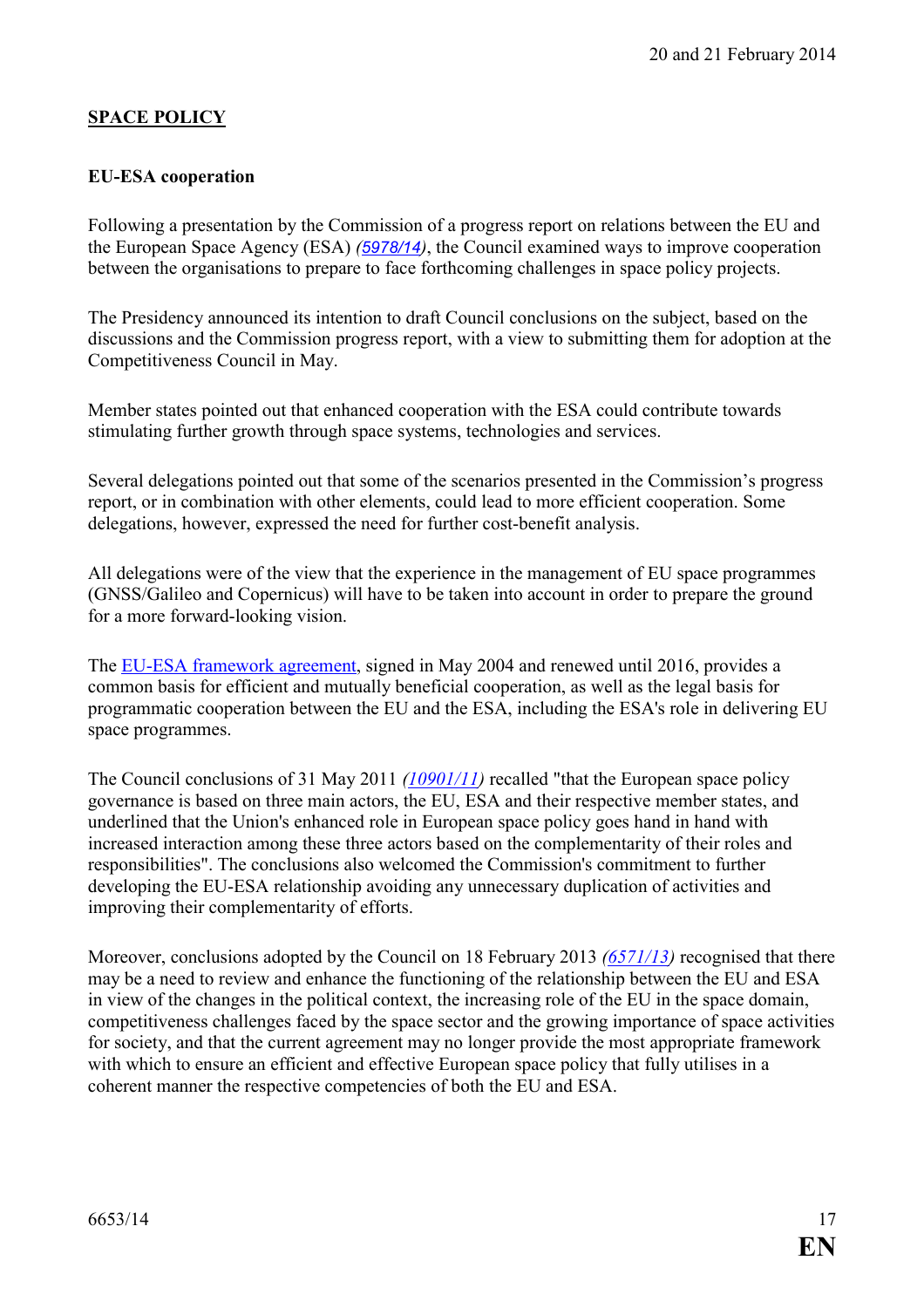#### **ANY OTHER BUSINESS**

#### – *Tourism: coastal strategy and quality principles*

The Council took note of presentations by the Commission on two recent proposals concerning a European strategy for coastal and maritime tourism and a recommendation on European tourism quality principles**<sup>1</sup>** .

The communication on a "European strategy for more growth and jobs in coastal and maritime tourism in the EU" aims at promoting the sustainable economic growth of the maritime and coastal tourism sector and to enhance its competitiveness.

The recommendation outlining a set of European Tourism Quality Principles seeks to improve the quality of tourism services across the EU.

The Hellenic Presidency announced the organisation of a high-level conference on tourism in March.

#### – *Impact of a "traffic light" nutrition labelling system*

The Italian delegation, supported by several delegations, drew the attention of the Council to a "traffic light" system for food labelling developed by the United Kingdom which aims at classifying foods on the basis of a colour code, based on the content of the product, and the effects of that system on the free circulation of goods in the internal market as well as the correct information for consumers *([5899/14\)](http://register.consilium.europa.eu/pdf/en/14/st05/st05899.en14.pdf).* 

The Commission took note of the concerns expressed by the Italian delegation and recalled that the system developed by the United Kingdom is a voluntary system made possible by the current legislation on labelling. It also indicated that it will examine the requests made by the Italian delegation, paying attention to the scheme's respect for the principles of the functioning of the internal market.

The United Kingdom delegation recalled the voluntary nature of the scheme and stated that it will continue to monitor the scheme in order to guarantee that it operates without creating obstacles in the functioning of the internal market.

 $\overline{a}$ 

**<sup>1</sup>** [http://europa.eu/rapid/press-release\\_IP-14-168\\_en.htm](http://europa.eu/rapid/press-release_IP-14-168_en.htm)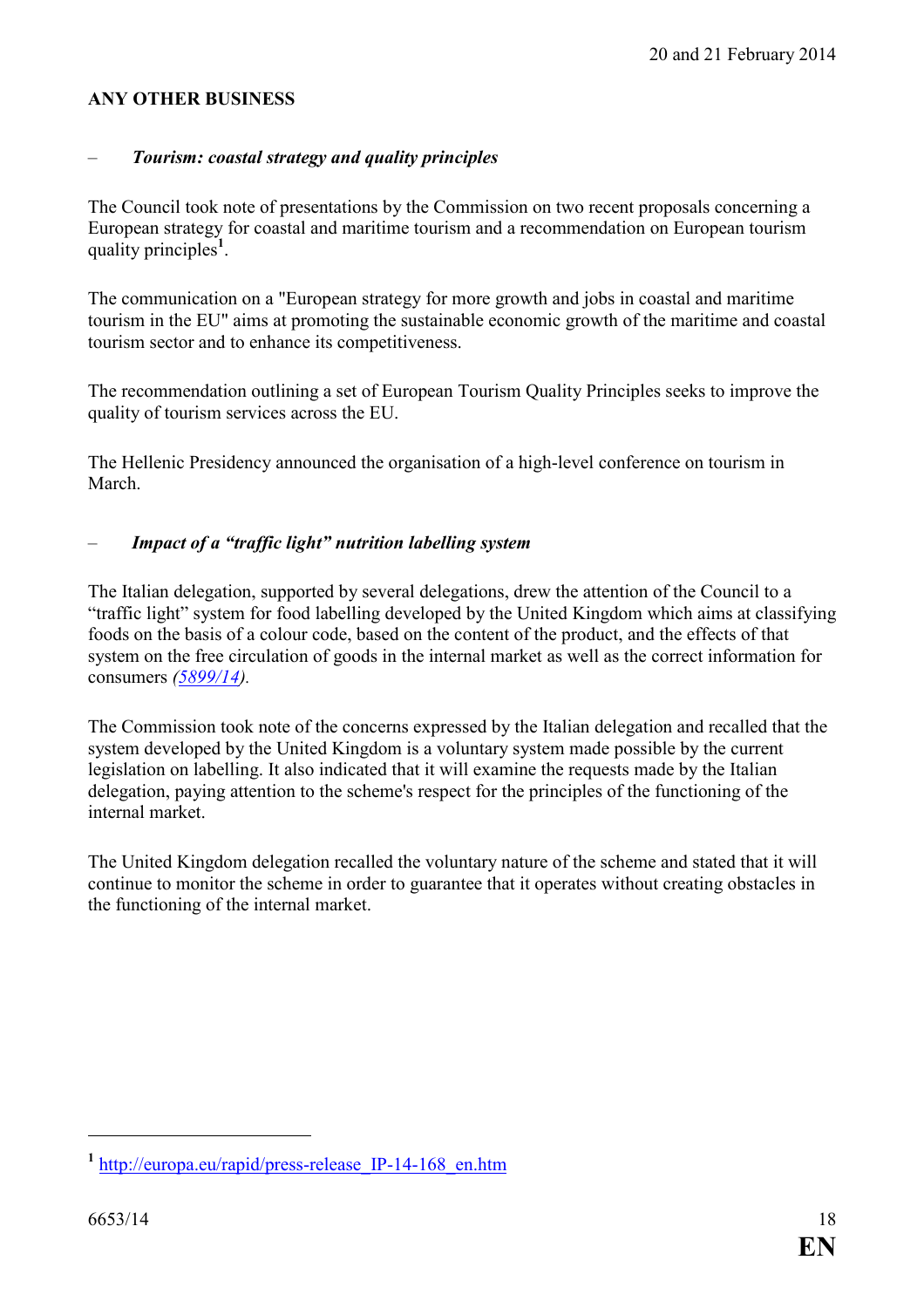#### – *State aid reform*

The Council took note of updated information from the Commission concerning the ongoing modernisation of state aid rules, in particular the approval by the Commission on 20 February of the new guidelines on how member states can support airports and airlines in line with EU state aid rules**<sup>2</sup>** .

The aviation guidelines are aimed at ensuring good connections between regions and the mobility of European citizens, while minimising distortions of competition in the internal market. They are part of the state aid modernisation strategy, which aims at fostering growth by encouraging more effective aid measures and focusing the Commission's scrutiny on cases with the biggest impact on competition.

#### – *Unified Patent Court Agreement*

The Council took note of updated information from the Commission concerning the state of preparations for the establishment of a Unified Patent Court.

The "patent package" consists of two regulations establishing the unitary patent system and an international agreement establishing the Unified Patent Court (UPC).

The UPC has been signed by all member states except Spain, Poland and Croatia. Only Austria and Malta have ratified it so far.

Two committees are currently in charge of work in preparation for the entry into force of the new patent system: the Select Committee for the unitary patent, operating under the auspices of the European Patent Organisation in Munich, and the Preparatory Committee for the Unified Patent Court, operating as an intergovernmental body.

#### – *e-Invoicing in public procurement*

The Council took note of information provided by the Presidency *(6305/14)* on the political agreement achieved with the European Parliament at first reading on a draft directive on electronic invoicing in public procurement. A final vote in the plenary session of the European Parliament is scheduled to take place on 11 March.

*See press release: [http://www.consilium.europa.eu/uedocs/cms\\_data/docs/pressdata/en/intm/140787.pdf](http://www.consilium.europa.eu/uedocs/cms_data/docs/pressdata/en/intm/140787.pdf)*

 $\overline{a}$ 

**<sup>2</sup>** [http://europa.eu/rapid/press-release\\_IP-12-458\\_en.htm](http://europa.eu/rapid/press-release_IP-12-458_en.htm)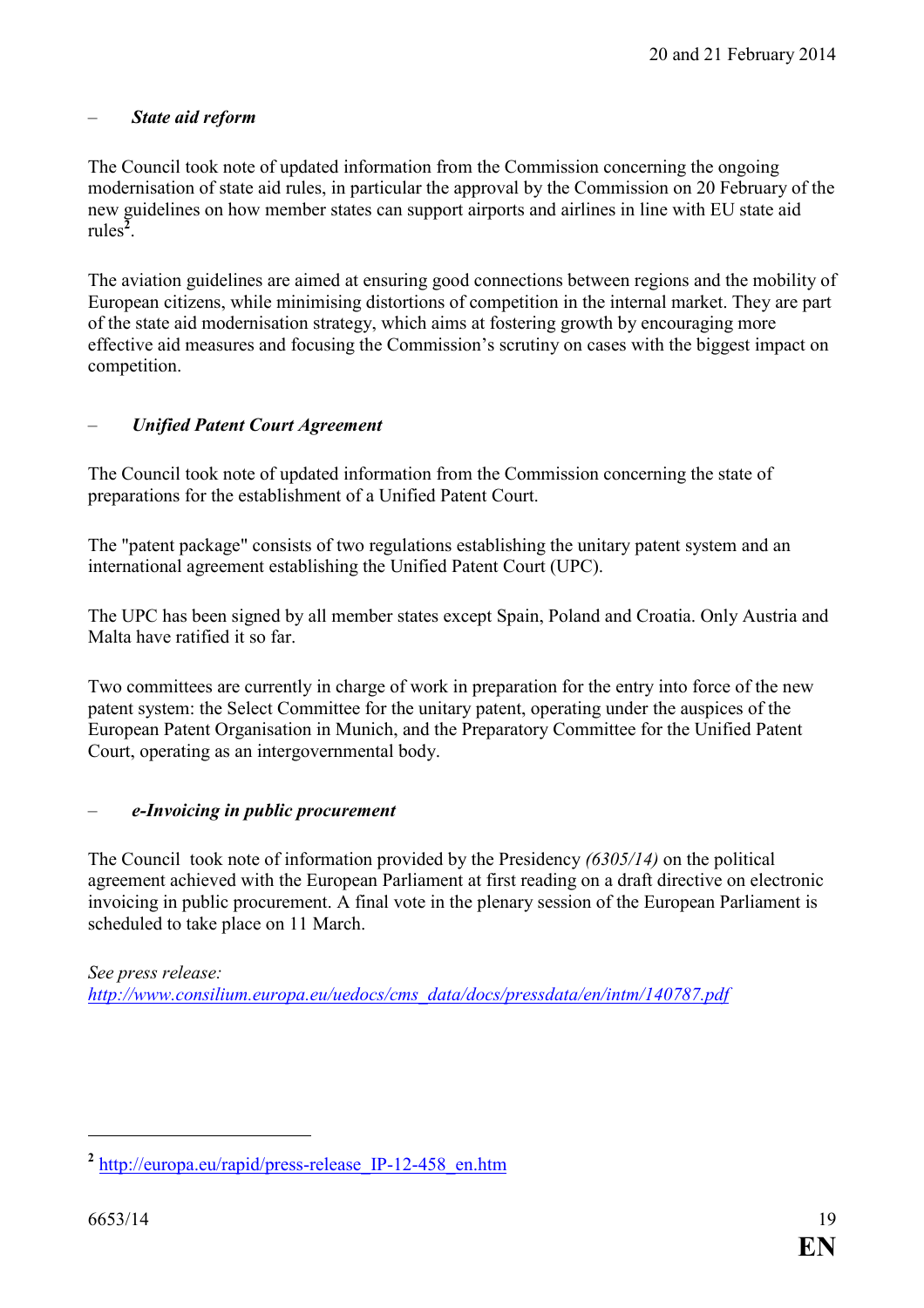#### – *Statute for a European Foundation*

The Council took note of information from the Presidency about the state of play regarding a draft regulation aimed at establishing the Statute for a European Foundation.

The proposal has been examined under successive Presidencies without reaching the required unanimity in the Council.

In November last year, the EU's Permanent Representatives Committee (Coreper) agreed to have tax provisions deleted from the proposal. Although the Commission regretted this deletion, it paved the way for a renewed examination of the proposal.

The Presidency announced its intention to take the work forward without delay with a view to making rapid progress in the negotiations.

#### – *International cooperation in the field of research*

The Council took note of information provided by the Commission on international cooperation in the field of research *[\(6413/14\)](http://register.consilium.europa.eu/pdf/en/14/st06/st06413.en14.pdf)*.

The Croatian delegation expressed the wish to find a constructive solution in order to resume negotiations with Switzerland on that country's association with the EU's research framework programme Horizon 2020.

The Polish delegation drew attention to the situation of students and researchers in Ukraine given the dramatic events currently occurring in the country.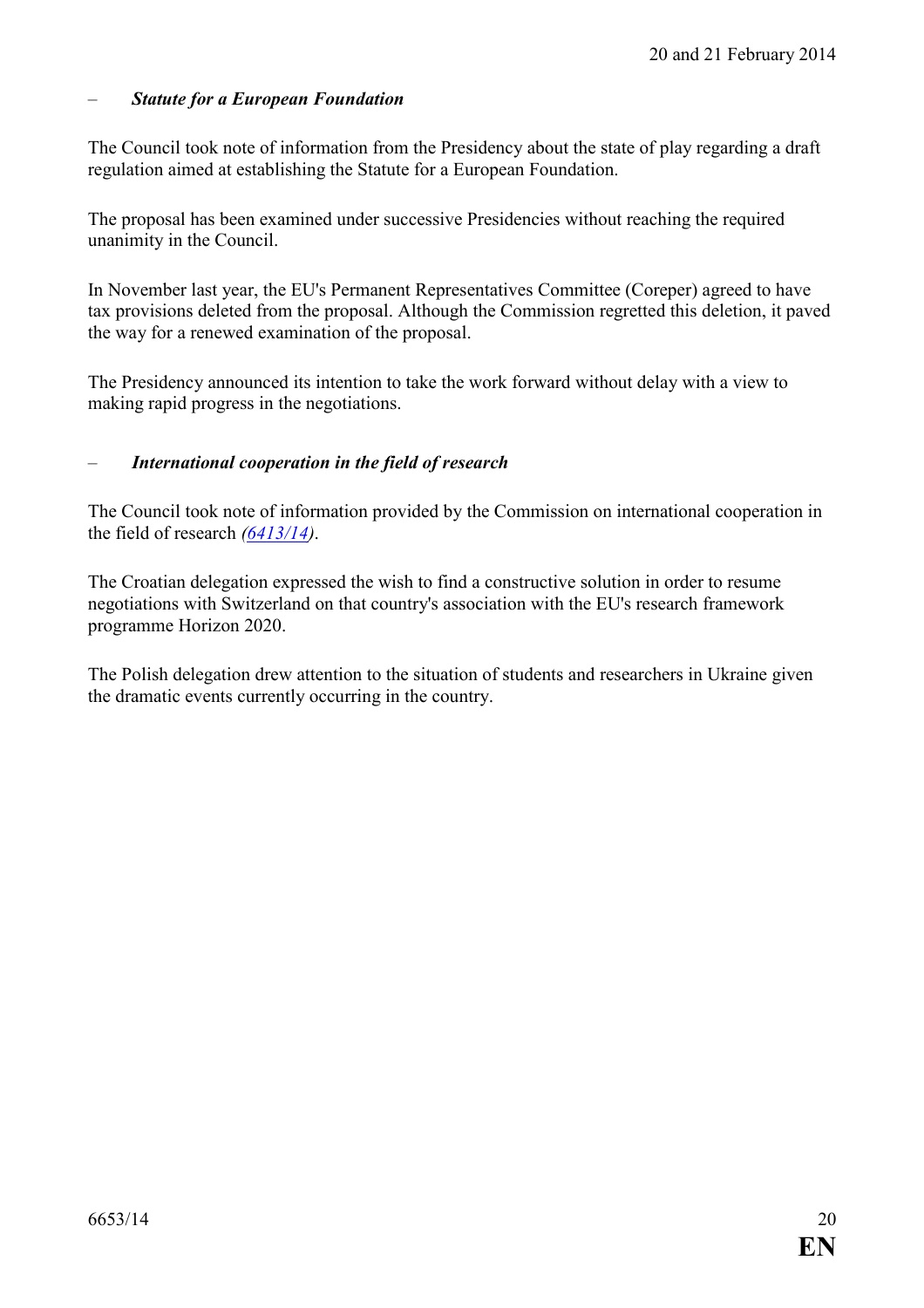#### – *Space Surveillance and Tracking*

The Council took note of the agreement reached with the European Parliament with a view to establishing a European surveillance and tracking framework aimed at enhancing the security of space infrastructures and the safety of satellite operations by reducing collision risks and helping to monitor space debris *([5841/14](http://register.consilium.europa.eu/doc/srv?l=EN&t=PDF&gc=true&sc=false&f=ST%205841%202014%20INIT) [+COR1](http://register.consilium.europa.eu/doc/srv?l=EN&t=PDF&gc=true&sc=false&f=ST%205841%202014%20COR%201))*.

Space-based applications and derived services, as well as space research, have become critical for the implementation of EU policies.

The establishment of a Space Surveillance and Tracking service is essential for the protection of space-based systems and infrastructures against the increasing risks threatening them.

*For more information see press release [6014/14](http://register.consilium.europa.eu/pdf/en/14/st06/st06014.en14.pdf).* 

#### – *International space exploration forum*

The Council took note of the outcome of the "International space exploration forum" that took place in Washington DC on 9 and 10 January 2014.

The objective of the forum, which gathered representatives from over 30 countries, is to further advance the exploration and utilisation of space and to highlight their direct benefit to humankind.

*<http://www.state.gov/r/pa/prs/ps/2014/01/219550.htm>*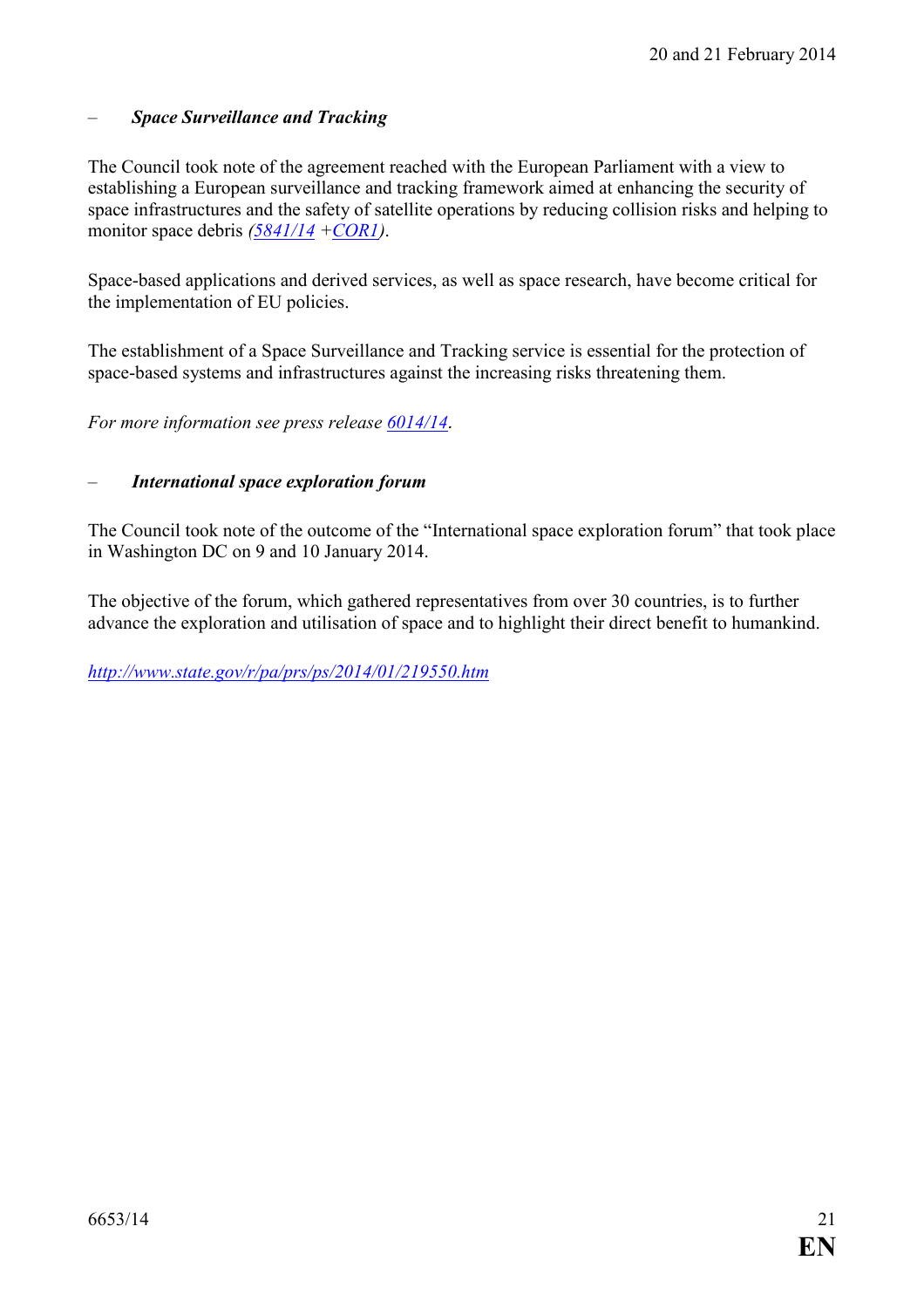### **OTHER ITEMS APPROVED**

# **INTERNAL MARKET**

#### **Sound level of motor vehicles**

The Council adopted its first-reading position on a draft regulation aimed at reducing the noise of motor vehicles**<sup>3</sup>** (*[17695/13](http://register.consilium.europa.eu/pdf/en/13/st17/st17695.en13.pdf)* + *[ADD 1](http://register.consilium.europa.eu/pdf/en/13/st17/st17695-ad01.en13.pdf)* + *[ADD 1 COR 1](http://register.consilium.europa.eu/pdf/en/13/st17/st17695-ad01co01.en13.pdf)*).

The text of the Council's position reflects the compromise reached with the European Parliament last November *(see press release [16326/13\)](http://register.consilium.europa.eu/pdf/en/13/st16/st16326.en13.pdf)*. It will have to be confirmed through a vote in the European Parliament at second reading.

The regulation seeks to improve the functioning of the internal market by establishing the administrative and technical requirements for the EU type-approval of certain new vehicles with regard to their sound level and their exhaust systems, and for the sale and entry into service of parts and equipment intended for those vehicles. It takes also into account the objectives of protection of public health and protection of the environment.

The regulation will introduce a new testing method for measuring the sound emissions of motor vehicles as well as lower noise limit values for different categories of light, medium-sized and heavy vehicles. It will also provide for a minimum sound level in the case of electric and hybridelectric vehicles.

#### **Chemicals - Classification and labelling of substances**

The Council adopted a directive updating five existing directives in the area of health and safety at work to take account of the new system for the classification and labelling of substances and mixtures within the Union *(PE-CONS 125/13)*.

The amended directives (92/58/EEC, 92/85/EEC, 94/33/EC, 98/24/EC and 2004/37/EC) contain references to EU chemical classification and labelling legislation which became outdated following the adoption of regulation 1272/2008 on the classification, labelling and packaging of substances and mixtures. This regulation implements the United Nations Globally Harmonised System of Classification and Labelling**<sup>4</sup>** within the EU.

 $\overline{a}$ 

**<sup>3</sup>** The Netherlands delegation voted against *[\(6414/14 ADD 1 REV 1\)](http://register.consilium.europa.eu/pdf/en/14/st06/st06414-ad01re01.en14.pdf)*.

**<sup>4</sup>** [http://www.unece.org/trans/danger/publi/ghs/ghs\\_welcome\\_e.html](http://www.unece.org/trans/danger/publi/ghs/ghs_welcome_e.html)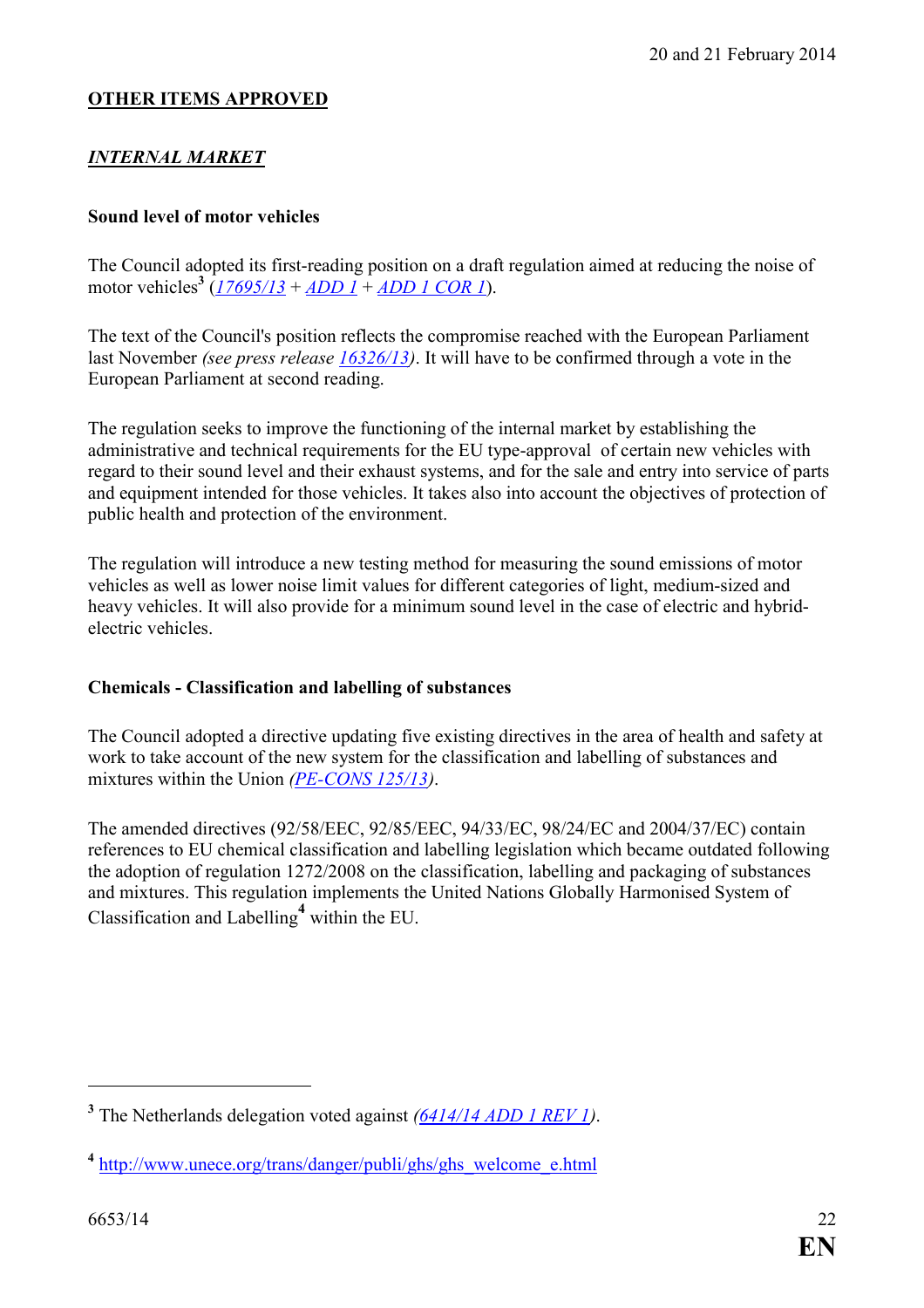#### **Sectoral product harmonisation - New legislative framework**

The Council approved the recast of eight directives in order to adapt them to the EU's new legislative framework on sectoral product harmonisation.

The recast seeks to further harmonise and simplify national laws applicable to:

- explosives for civil uses (*PE-CONS 47/13*, [6386/14 ADD 1](http://register.consilium.europa.eu/pdf/en/14/st06/st06386-ad01.en14.pdf))
- simple pressure vessels (*PE-CONS 48/13*, *[6387/14 ADD 1](http://register.consilium.europa.eu/pdf/en/14/st06/st06387-ad01.en14.pdf)*)
- electromagnetic compatibility (*PE-CONS 49/13*, *[6389/14 ADD 1](http://register.consilium.europa.eu/pdf/en/14/st06/st06389-ad01.en14.pdf)*)
- non-automatic weighing instruments (*[PE-CO3S 50/13](http://register.consilium.europa.eu/pdf/en/13/pe00/pe00050.en13.pdf)*, *[6390/14 ADD 1](http://register.consilium.europa.eu/pdf/en/14/st06/st06390-ad01.en14.pdf)*)
- measuring instruments (*PE-CONS 51/13*, [6391/14 ADD 1](http://register.consilium.europa.eu/pdf/en/14/st06/st06391-ad01.en14.pdf))
- lifts and safety components for lifts (*PE-CONS 52/13*, *[6392/14 ADD 1](http://register.consilium.europa.eu/pdf/en/14/st06/st06392-ad01.en14.pdf)*)
- equipment for use in potentially explosive atmospheres (*PE-CONS 53/13*, *[6393/14 ADD 1](http://register.consilium.europa.eu/pdf/en/14/st06/st06393-ad01.en14.pdf)*)
- electrical equipment designed for use within certain voltage limits (*PE-CONS 54/13*, *[6395/14 ADD 1](http://register.consilium.europa.eu/pdf/en/14/st06/st06395-ad01.en14.pdf)*)

The EU's "new legislative framework", which was adopted in 2008, is a general measure of the internal market with the objective of strengthening the effectiveness of the Union's legislation on product safety and its implementation mechanisms, and ensuring greater consistency throughout all the different economic sectors. This framework is also part of the Union's policy in terms of simplification of regulations and the reduction of administrative burdens.

Its effective implementation brings about a modernised legal environment for companies, strengthens the safety of products available on the market, and ensures a better functioning internal market for instance through equal treatment of economic operators on the market.

It is made up of two complementary texts: regulation 765/2008 outlining the requirements concerning accreditation and surveillance for the marketing of products, and decision 768/2008/EC relating to a common framework for the marketing of products.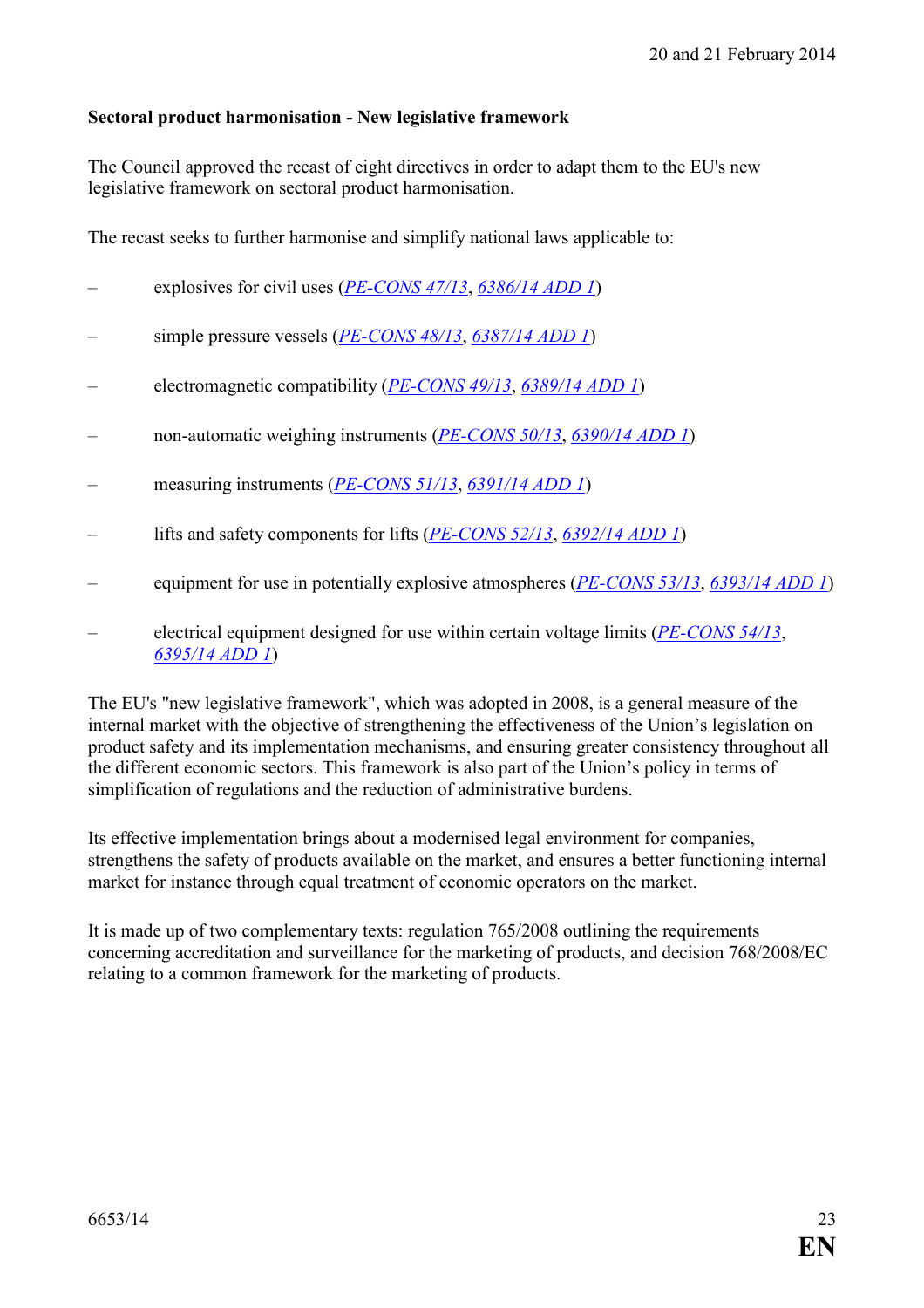# *I,TELLECTUAL PROPERTY*

#### **Collective management of copyright and licensing of online music**

The Council adopted a directive on collective management of copyright and multi-territorial licensing of online music (*PE-CONS 115/13* and  $6434/14$  *ADD 1*).

The directive pursues two complementary objectives:

- to increase transparency and efficiency in the functioning of copyright collective management organisations, and
- to facilitate the granting of cross-border licensing of authors' rights in online music.

*For more information see press release [6654/14](http://www.consilium.europa.eu/uedocs/cms_data/docs/pressdata/en/intm/141081.pdf).* 

#### **GENERAL AFFAIRS**

#### **EU cohesion policy - Code of conduct on partnership**

The Council decided not to object to a Commission regulation providing for a European code of conduct on partnership (*[5703/14](http://register.consilium.europa.eu/pdf/en/14/st05/st05703.en14.pdf)*).

Partnership is one of the key principles of the European Union funds managed by the EU and Member States together in "shared management". The partnership principle implies close cooperation between public authorities at national, regional and local levels in the member states and with the private and other sectors.

Experience shows, however, that member states implement the partnership principle in very different ways, depending on national institutional set-ups and traditions of stakeholder involvement. The code of conduct is intended to provide a framework for partnership, in accordance with member states' institutional and legal frameworks, taking account of national and regional competences.

The regulation is a delegated act pursuant to article 290 of the Treaty on the Functioning of the EU. This means that now that the Council has given its consent, the act can enter into force, unless the European Parliament objects.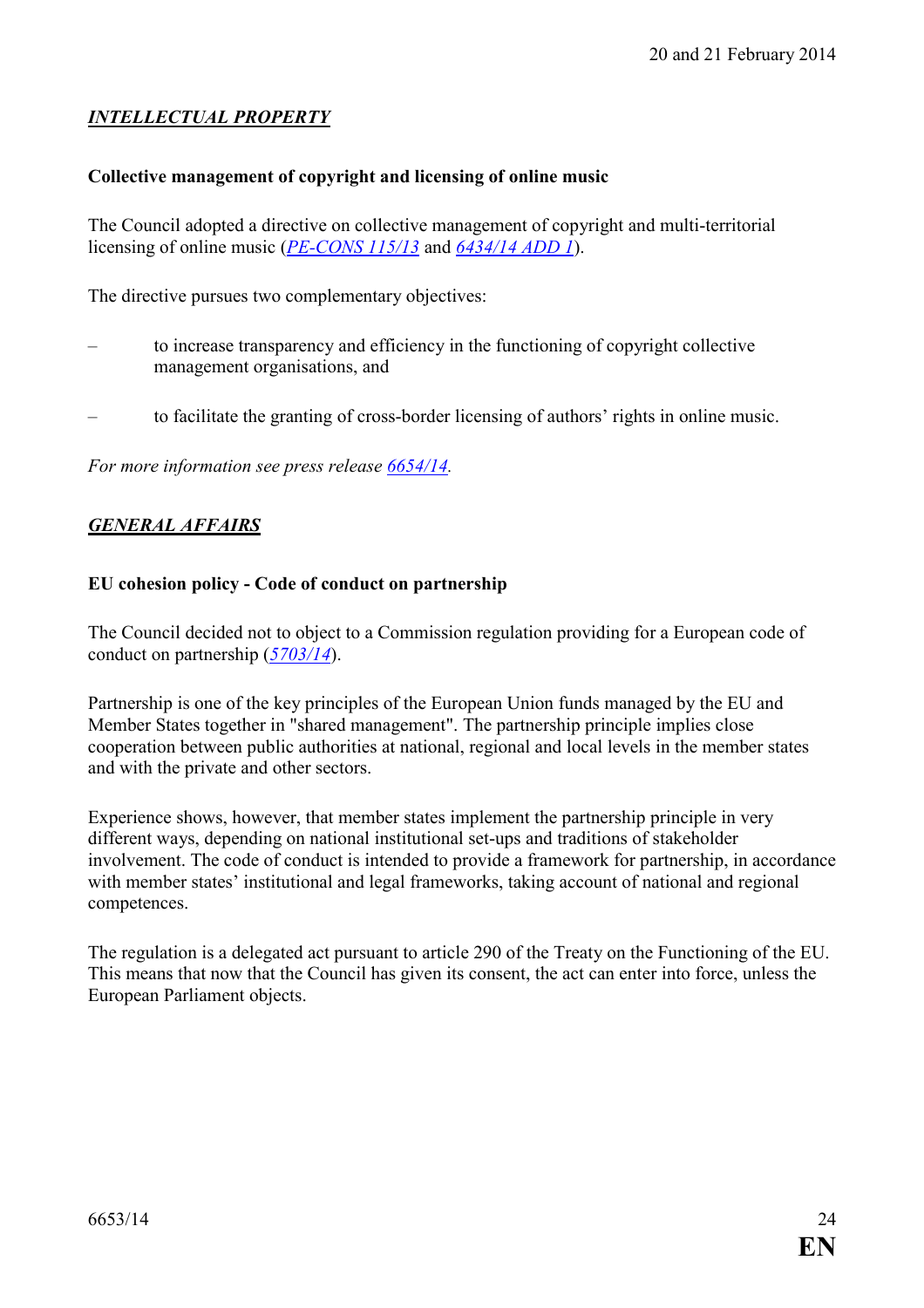### *FOREIG, AFFAIRS*

#### **EU-Armenia cooperation agreement - Participation in EU programmes**

The Council approved the conclusion of a protocol to the EU-Armenia partnership and cooperation agreement on the principles for the participation of Armenia in EU programmes.

#### *ECO,OMIC A,D FI,A,CIAL AFFAIRS*

#### **Reduced tax rates on traditional rum from Guadeloupe, French Guiana, Martinique and Réunion**

The Council adopted a decision authorising France to apply reduced rates of excise duties and of the contribution levied for the national sickness insurance fund (cotisation sur les boissons alcooliques) to traditional rum produced in the four outermost regions of Guadeloupe, French Guiana, Martinique and Réunion and sold on the French mainland (*[6240/14](http://register.consilium.europa.eu/pdf/en/14/st06/st06240.en14.pdf)*).

The Council decision is aimed at addressing the difficulty for traditional rum to compete on the EU market due to higher production costs, higher freight costs and higher taxes (since traditional rum is typically marketed at higher levels of alcohol, ranging from 40° to 59°).

The cumulative fiscal advantage authorised must not exceed 50 % of the full rate for alcohol. The derogation applies until 31 December 2020 and is limited to an annual quota of 120000 hectolitres of pure alcohol.

# *TRADE POLICY*

#### **Kimberley Process on control of rough diamonds - Greenland**

The Council adopted a decision setting out the rules for the participation of Greenland in the system of certification and on trade controls for rough diamonds *[\(17985/13\)](http://register.consilium.europa.eu/pdf/en/13/st17/st17985.en13.pdf)*.

The EU is a participant in the Kimberley Process (KP) certification scheme for the international trade in rough diamonds. As a participant, it has to ensure that a certificate accompanies each shipment of rough diamonds imported into or exported from the territory of the Union.

The decision will enable Greenland to export rough diamonds accompanied by the EU certificate issued for the purposes of the KP certification scheme.

The Council also amended regulation 2368/2002, which sets up the EU system of certification for the purposes of implementing the KP certification scheme *(PE-CONS 136/13)*.